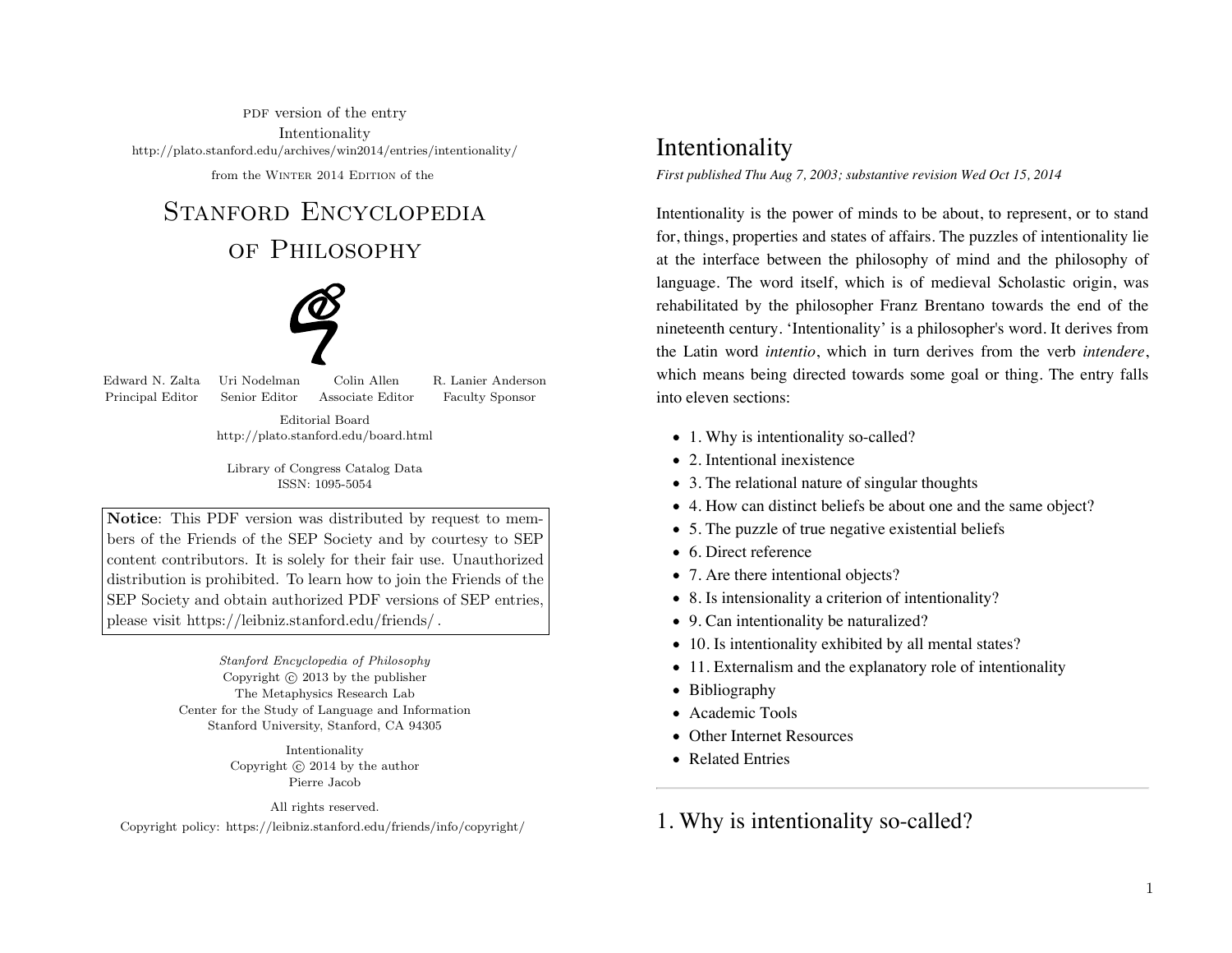Contemporary discussions of the nature of intentionality are an integral part of discussions of the nature of minds: what are minds and what is it to have a mind? They arise in the context of ontological and metaphysical questions about the fundamental nature of mental states: states such as perceiving, remembering, believing, desiring, hoping, knowing, intending, feeling, experiencing, and so on. What is it to have such mental states? How does the mental relate to the physical, i.e., how are mental states related to an individual's body, to states of his or her brain, to his or her behavior and to states of affairs in the world?

Why is intentionality so-called? For reasons soon to be explained, in its philosophical usage, the meaning of the word 'intentionality' should not be confused with the ordinary meaning of the word 'intention.' As the Latin etymology of 'intentionality' indicates, the relevant idea of directedness or tension (an English word which derives from the Latin verb *tendere*) arises from pointing towards or attending to some target. In medieval logic and philosophy, the Latin word *intentio* was used for what contemporary philosophers and logicians nowadays call a 'concept' or an 'intension': something that can be both true of non-mental things and properties—things and properties lying outside the mind—and present to the mind. On the assumption that a concept is itself something mental, an *intentio* may also be true of mental things. For example, the concept of a dog, which is a first-level *intentio*, applies to individual dogs or to the property of being a dog. It also falls under various higher-level concepts that apply to it, such as being a concept, being mental, etc. If so, then while the first-level concept is true of non-mental things, the higher-level concepts may be true of something mental. Notice that on this way of thinking, concepts that are true of mental things are presumably logically more complex than concepts that are true of non-mental things.

Although the meaning of the word 'intentionality' in contemporary philosophy is related to the meanings of such words as 'intension' (or

'intensionality' with an *s*) and 'intention,' nonetheless it ought not to be confused with either of them. On the one hand, in contemporary English, 'intensional' and 'intensionality' mean 'non-extensional' and 'nonextensionality,' where both extensionality and intensionality are logical features of words and sentences. For example, 'creature with a heart' and 'creature with a kidney' have the same extension because they are true of the same individuals: all the creatures with a kidney are creatures with a heart. But the two expressions have different intensions because the word 'heart' does not have the same extension, let alone the same meaning, as the word 'kidney.' On the other hand, intention and intending are specific states of mind that, unlike beliefs, judgments, hopes, desires or fears, play a distinctive role in the etiology of actions (see section 11). By contrast, intentionality is a pervasive feature of many different mental states: beliefs, hopes, judgments, intentions, love and hatred all exhibit intentionality. In fact, Brentano held that intentionality is the hallmark of the mental: much of twentieth century philosophy of mind has been shaped by what, in this entry, will be referred to as 'Brentano's third thesis.'

Furthermore, it is worthwhile to distinguish between levels of intentionality. Many of an individual's psychological states with intentionality (e.g. beliefs) are about (or represent) non-mental things, properties and states of affairs. Many are also about another's psychological states (e.g. another's beliefs). Beliefs about others' beliefs display what is known as 'higher-order intentionality.' Since the seminal (1978) paper by primatologists David Premack and Guy Woodruff entitled "Does the chimpanzee have a theory of mind?", under the heading 'theory of mind,' much empirical research of the past thirty years has been devoted to the psychological questions whether non-human primates can ascribe psychological states with intentionality to others and how human children develop their capacity to ascribe to others psychological states with intentionality (cf. the comments by philosophers Jonathan Bennett,

2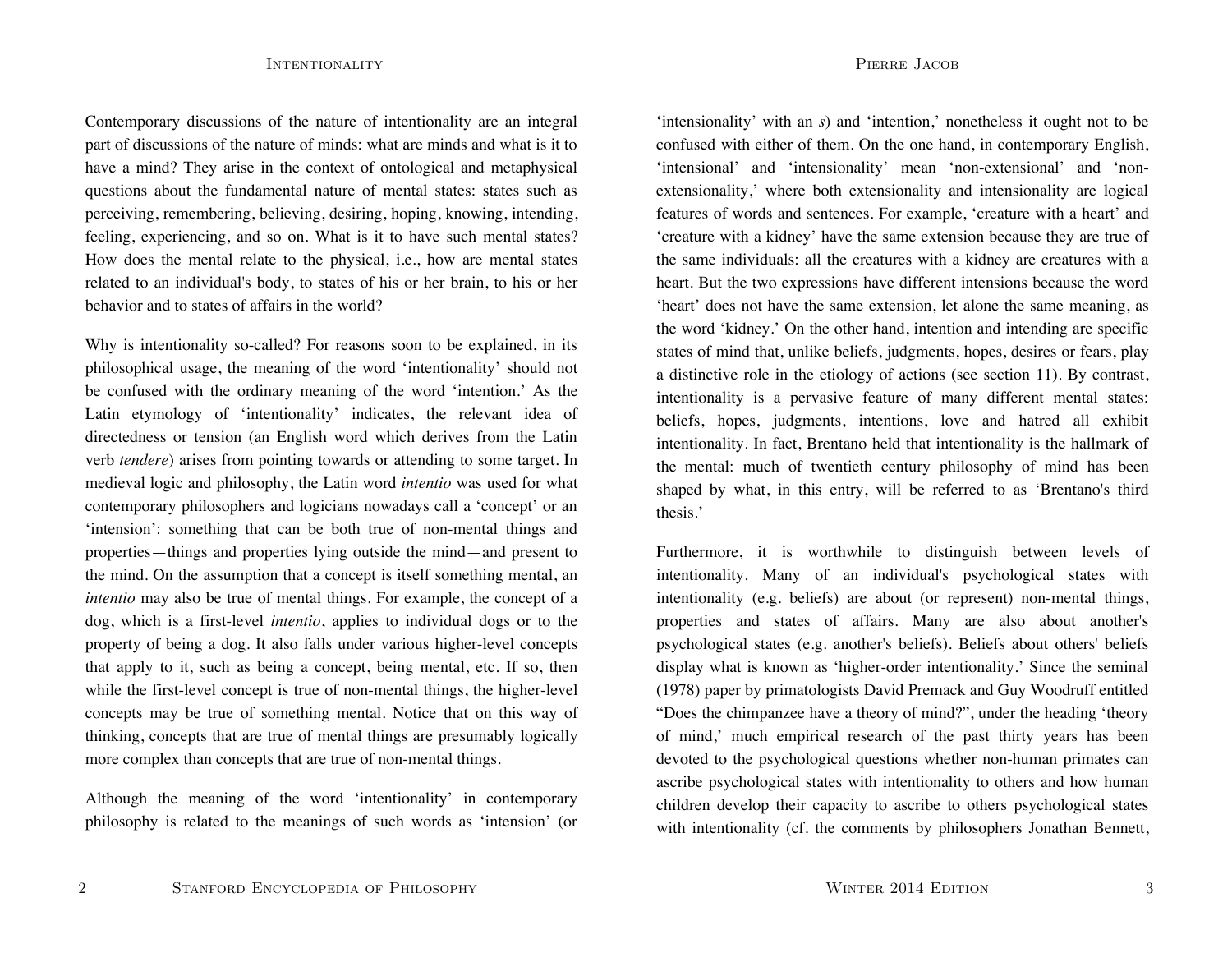Daniel Dennett and Gilbert Harman to Premack and Woodruff's paper and the SEP entry folk psychology: as a theory).

The concept of intentionality has played a central role both in the tradition of analytic philosophy and in the phenomenological tradition. As we shall see, some philosophers go so far as claiming that intentionality is characteristic of *all* mental states. Brentano's characterization ofintentionality is quite complex. At the heart of it is Brentano's notion of the 'intentional inexistence of an object,' which is analyzed in the next section.

### 2. Intentional inexistence

Contemporary discussions of the nature of intentionality were launched and many of them were anticipated by Franz Brentano (1874, 88-89) in his book, *Psychology From an Empirical Standpoint*, from which I quote two famous paragraphs:

Every mental phenomenon is characterized by what the Scholastics of the Middle Ages called the intentional (or mental) inexistence of an object, and what we might call, though not wholly unambiguously, reference to a content, direction toward an object (which is not to be understood here as meaning a thing), or immanent objectivity. Every mental phenomenon includes something as object within itself, although they do not do so in the same way. In presentation, something is presented, in judgment something is affirmed or denied, in love loved, in hate hated, in desire desired and so on.

This intentional inexistence is characteristic exclusively of mental phenomena. No physical phenomenon exhibits anything like it. We can, therefore, define mental phenomena by saying that they are those phenomena which contain an object intentionally within themselves.

As one reads these lines, numerous questions arise: what does Brentano mean when he says that the object towards which the mind directs itself 'is not to be understood as meaning a thing'? What can it be for a phenomenon (mental or otherwise) to exhibit 'the intentional inexistence of an object'? What is it for a phenomenon to 'include something as object within itself'? Do 'reference to a content' and 'direction toward an object' express two distinct ideas? Or are they two distinct ways of expressing one and the same idea? If intentionality can relate a mind to something that either does not exist or exists wholly within the mind, what sort of relation can it be?

Replete as they are with complex, abstract and controversial ideas, these two short paragraphs have set the agenda for all subsequent philosophical discussions of intentionality in the late nineteenth and the twentieth century. There has been some discussion over the meaning of Brentano's expression 'intentional inexistence.' Did Brentano mean that the objects onto which the mind is directed are *internal* to the mind itself (*in*-exist in the mind)? Or did he mean that the mind can be directed onto *non*-existent objects? Or did he mean both? (See Crane, 1998 for further discussion.)

Some of the leading ideas of the phenomenological tradition can be traced back to this issue. Following the lead of Edmund Husserl (1900, 1913), who was both the founder of phenomenology and a student of Brentano's, the point of the phenomenological analysis has been to show that the essential property of intentionality of being directed onto something is *not* contingent upon whether some real physical target exists independently of the intentional act itself. To achieve this goal, two concepts have been central to Husserl's internalist interpretation of intentionality: the concept of a *noema* (plural *noemata*) and the concept of *epoche* (i.e., bracketing)

4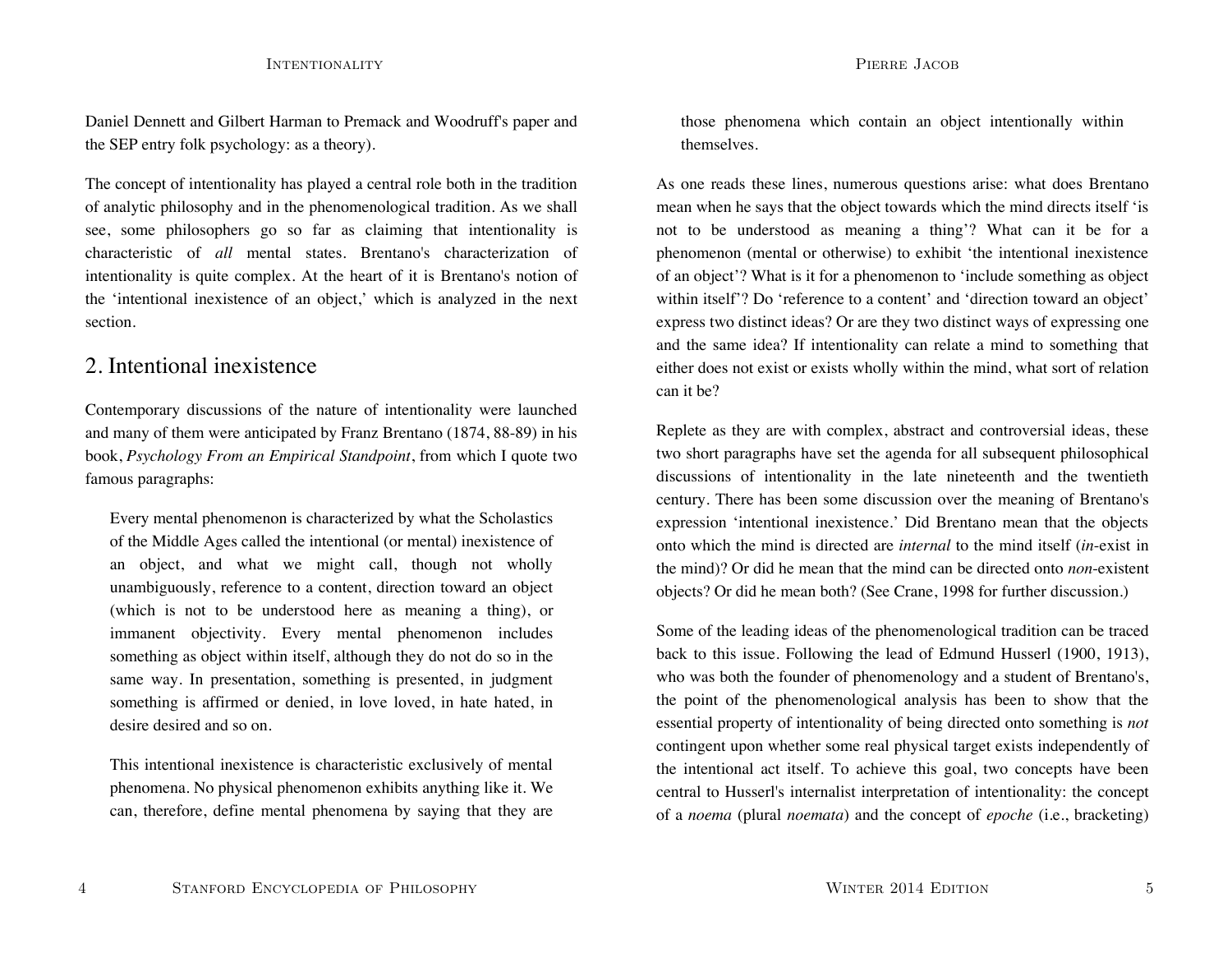or phenomenological reduction. By the word 'noema,' Husserl refers to the internal structure of mental acts. The phenomenological reduction is meant to help get at the essence of mental acts by suspending all naive presuppositions about the difference between real and fictitious entities (on these complex phenomenological concepts, see the papers by Føllesdal and others conveniently gathered in Dreyfus (1982). For further discussion, see Bell (1990) and Dummett (1993).

In the two paragraphs quoted above, Brentano sketches an entire research programme based on three distinct theses. According to the first thesis, it is constitutive of the phenomenon of intentionality, as it is exhibited by mental states such as loving, hating, desiring, believing, judging, perceiving, hoping and many others, that these mental states are directed towards things different from themselves. According to the second thesis, it is characteristic of the objects towards which the mind is directed by virtue of intentionality that they have the property which Brentano calls intentional inexistence. According to the third thesis, intentionality is the mark of the mental: all and only mental states exhibit intentionality.

Unlike Brentano's third thesis, Brentano's first two theses can hardly be divorced from each other. The first thesis can easily be recast so as to be unacceptable unless the second thesis is accepted. Suppose that it is constitutive of the nature of intentionality that one could not exemplify such mental states as loving, hating, desiring, believing, judging, perceiving, hoping, and so on, unless there was *something* to be loved, hated, desired, believed, judged, perceived, hoped, and so on. If so, then it follows from the very nature of intentionality (as described by the first thesis) that nothing could exhibit intentionality unless there were *objects*—intentional objects—that satisfied the property Brentano called intentional inexistence.

Now, the full acceptance of Brentano's first two theses raises a

PIERRE JACOB

fundamental ontological question in philosophical logic. The question is: are there such intentional objects? Does due recognition of intentionality force us to postulate the ontological category of intentional objects? This question has given rise to a major division within analytic philosophy. The prevailing (or orthodox) response has been a resounding 'No.' But an important minority of philosophers, whom I shall call 'the intentionalobject' theorists, have argued for a positive response to the question. Since intentional objects need not exist, according to intentional-object theorists, there are things that do not exist. According to their critics, there are no such things. (For further discussion see section 7).

### 3. The relational nature of singular thoughts

Many non-intentional relations hold of concrete particulars in space and time. If and when they do, their relata cannot fail to exist. If Cleopatra kisses Caesar, then both Cleopatra and Caesar must exist. Not so with intentional relations. If Cleopatra loves Caesar, then presumably there is some concrete particular in space and time whom Cleopatra loves. But one may also love Anna Karenina (not a concrete particular in space and time, but a fictitious character). Similarly, the relata of the admiration relation (another intentional relation) are not limited to concrete particulars in space and time. One may admire not only Albert Einstein but also Sherlock Holmes (a fictitious character). As the following passage from the Appendix to the 1911 edition of his 1874 book testifies, this asymmetry between non-intentional and intentional relations puzzled Brentano:

What is characteristic of every mental activity is, as I believe I have shown, the reference to something as an object. In this respect, every mental activity seems to be something relational. [...] In other relations both terms—both the fundament and the terminus—are real, but here only the first term—the fundament is

6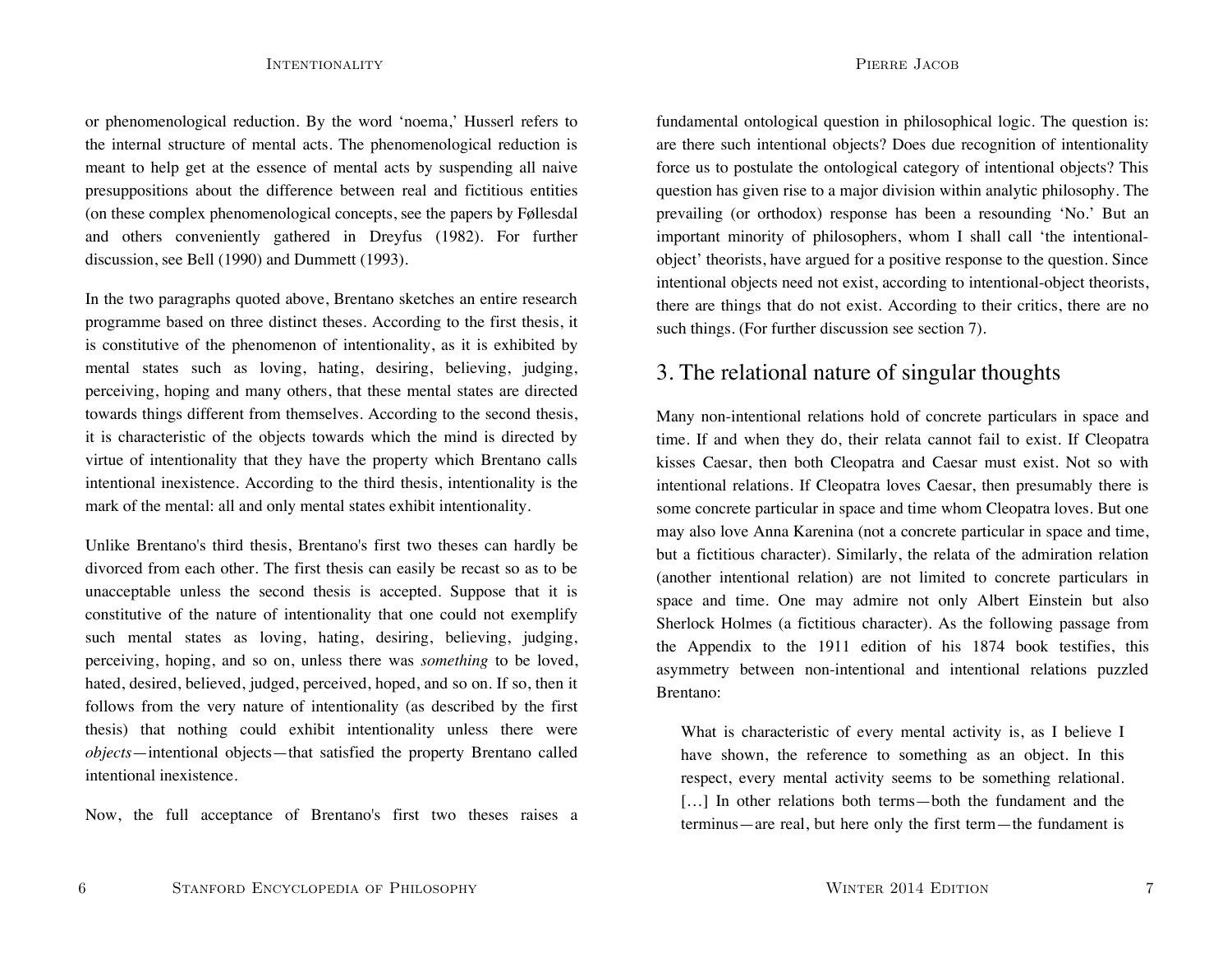real. […] If I take something relative […] something larger or smaller for example, then, if the larger thing exists, the smaller one exists too. […] Something like what is true of relations of similarity and difference holds true for relations of cause and effect. For there to be such a relation, both the thing that causes and the thing that is caused must exist. […] It is entirely different with mental reference. If someone thinks of something, the one who is thinking must certainly exist, but the object of his thinking need not exist at all. In fact, if he is denying something, the existence of the object is precisely what is excluded whenever his denial is correct. So the only thing which is required by mental reference is the person thinking. The terminus of the so-called relation does not need to exist in reality at all. For this reason, one could doubt whether we really are dealing with something relational here, and not, rather, with something somewhat similar to something relational in a certain respect, which might, therefore, better be called "quasi-relational."

Two related assumptions lie at the core of the orthodox paradigm. One is the assumption that the mystery of the intentional relation should be elucidated against the background of non-intentional relations. The other is the assumption that intentional relations involving non-existent (e.g., fictitious) entities should be clarified by reference to intentional relations involving particulars existing in space and time.

The paradigm of the intentional relation that satisfies orthodox prejudices is the intentionality of what can be called *singular* thoughts, namely those true thoughts that are directed towards concrete individuals or particulars that exist in space and time. A singular thought is such that it would not be available—it could not be entertained—unless the concrete individual that is the target of the thought existed. Unlike the propositional contents of *general* thoughts that involve only abstract universals such as properties

and/or relations, the propositional content of a singular thought may involve in addition a relation to a concrete individual or particular. The contrast between 'singular' and 'general' propositions has been much emphasized by Kaplan (1978, 1989). In a slightly different perspective, Tyler Burge (1977) has characterized singular thoughts as incompletely conceptualized or *de re* thoughts whose relation to the objects they are about is supplied by the context. On some views, the object of the singular thought is even *par<sup>t</sup>* of it. On the orthodox view, part of the importance of true singular thoughts for a clarification of intentionality lies in the fact that some true singular thoughts are about concrete perceptible objects. Singular thoughts about concrete perceptible objects may seem simpler and more primitive than either general ones or thoughts about abstract entities.

Consider, for example, what must be the case for belief-ascription (1) to be true:

1. Ava believes that Lionel Jospin is a Socialist.

Intuitively, the belief ascribed to Ava by (1) has intentionality in the sense that it is *of* or *about* Lionel Jospin and the property of being a Socialist. Besides being a belief (i.e., a special *attitude* different from a wish, a desire, a fear or an intention), the identity of Ava's belief depends on its propositional content. What Ava believes is identified by the embedded 'that'-clause that can stand all by itself as in (2):

2. Lionel Jospin is a Socialist.

On the face of it, an utterance of (2) is true if and only if a given concrete individual does exemplify the property of being a Socialist. Arguably, it is essential to the proposition that Ava believes—the proposition expressed by an utterance of (2)—that it is about Jospin and the property of being a Socialist. Just by virtue of having such a true belief, Ava must therefore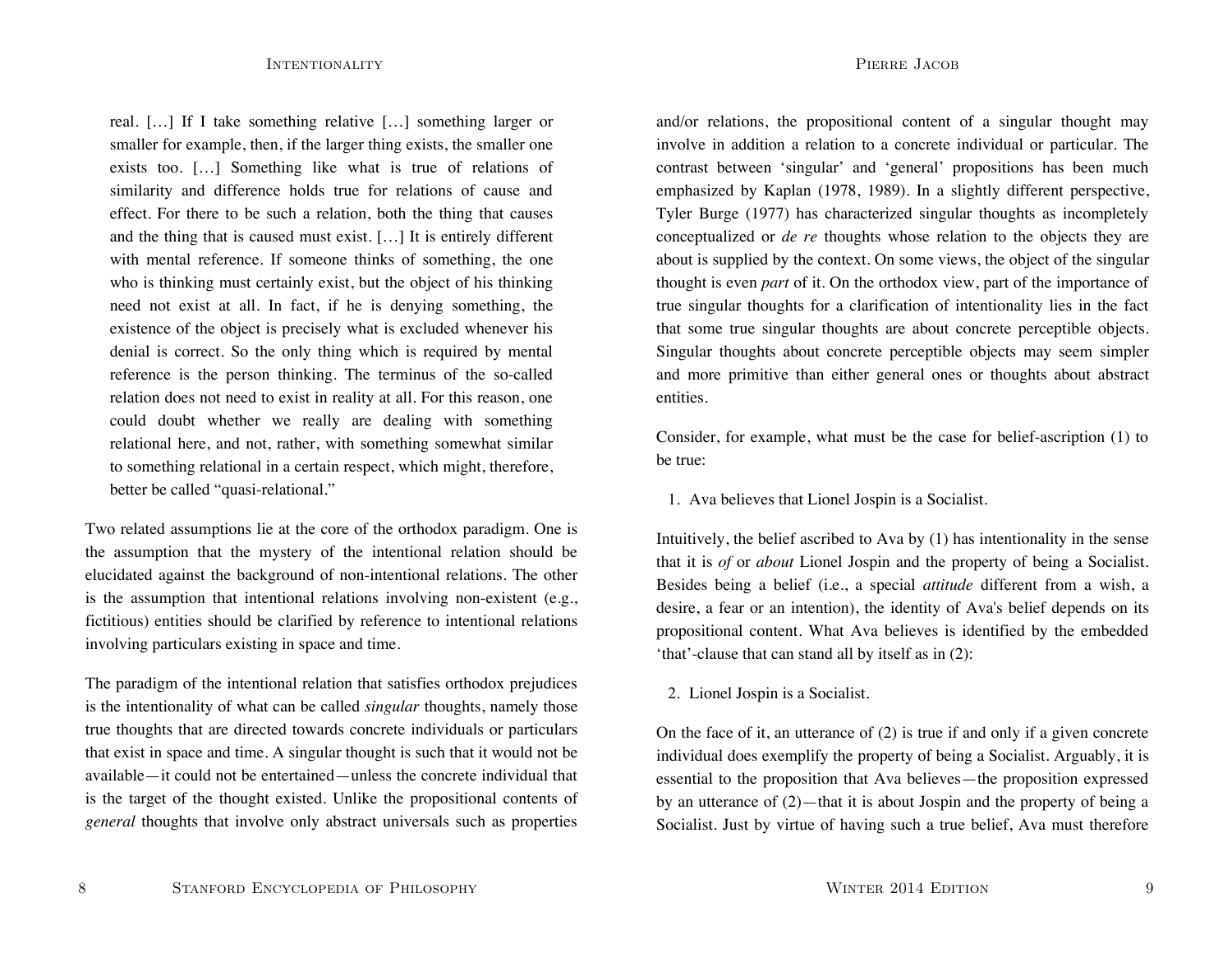stand in relation—the belief relation—to Jospin and the property of being a Socialist. Notice that Ava can have a belief about Jospin and the property of being a Socialist even though she has never seen Jospin in person.

From within the orthodox paradigm, one central piece of the mystery of intentionality can be brought out by reflection on the conditions in which simple singular thoughts about concrete individuals are true. This is the problem of the *relational* nature of the contents of true singular beliefs. In order to generate this problem, it is not necessary to ascend to false or abstract beliefs about fictional entities. It is enough to consider how a true thought about a concrete individual that exists in space and time can arise. On the one hand, Ava's belief seems to be a singular belief about a concrete individual. It seems essential to Ava's belief that it has thepropositional content that it has. And it seems essential to the propositional content of Ava's belief that Ava must stand in relation to somebody else who can be very remote from her in either space or time. On the other hand, Ava's belief is a state internal to Ava. As John Perry (1994, 187) puts it, beliefs and other so-called 'propositional attitudes' seem to be "local mental phenomena." How can it be essential to an internal state of Ava's that Ava stands in relation to someone else? Howcan one reconcile the local and the relational characters of propositional attitudes?

# 4. How can distinct beliefs be about one and thesame object?

The problem of the relational nature of the contents of true singular thoughts can be made more acute by the following puzzle that exercised Gottlob Frege (1892): how can one rationally hold *two* distinct singular beliefs that are both about one and the same object? As we shall see momentarily, this puzzle is related to a second puzzle: the puzzle of how a

statement expressing a belief about identity can both be true and informative. If the belief relation is a genuine relation, then it would seem that it is like *kicking*: if Jacques Chirac kicked Lionel Jospin and if Lionel Jospin was the French Prime minister in 2001, then Jacques Chirac kicked the French Prime minister in 2001. Not so with belief, as we shall see momentarily. Notice that in ordinary contexts, the word 'belief' can be used to denote either a person's state or the content of that state.

Ever since Frege, it has been standard practice in analytic philosophy to investigate the intentional structure of much human thought by inquiring into the logical structure of the language used by speakers to express it or to ascribe it to others. (See, e.g., Dummett (1973) for a forceful justification.) Suppose that Ava correctly believes that Hesperus is shining as a result of seeing that Hesperus shines. Suppose also that she fails to believe that Phosphorus is shining because, although she correctly believes that Hesperus is called 'Hesperus,' she incorrectly believes that 'Phosphorus' is the name of a different planet (that she is not currently seeing) and she fails to know that 'Phosphorus' is in fact another name for Hesperus. So whereas the first belief report is true, the second belief report is false:

- 3. Ava believes that Hesperus is shining.
- 4. Ava believes that Phosphorus is shining.

Given that 'Hesperus' and 'Phosphorus' are just names of the same object, how can Ava believe one thing and disbelieve the other? Given that 'Hesperus' and 'Phosphorus' apply to the same object, it would seem that 'Hesperus is shining' is true if and only if 'Phosphorus is shining' is true and that these two sentences express one and the same proposition. If what is essential to the proposition that Ava believes is that it is about Hesperus and the property of shining, how can she believe one thing and fail to believe the other since both are about Hesperus?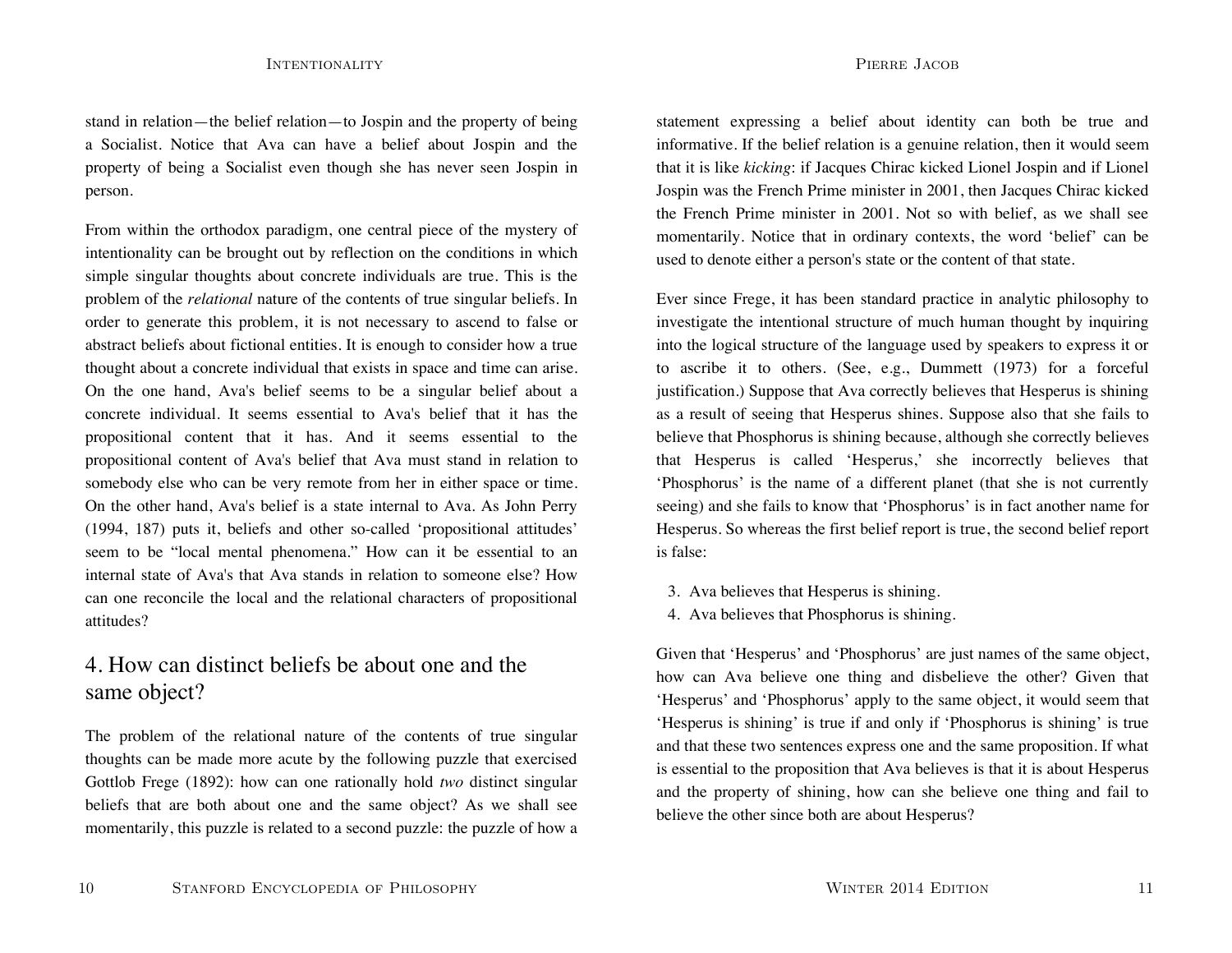Another related puzzle is the puzzle of how identity statements can both be true and informative. It seems clear that Ava could not doubt that'Hesperus is Hesperus' expresses a truth. But it seems clear that she can in fact she does—doubt that 'Hesperus is Phosphorus' expresses a truth. In fact, when she learns that 'Hesperus is Phosphorus' does express a truth, she is surprised. How can it be? (See Richard 1990 and Salmon 1986.)

Frege (1892) offered a very influential solution to both puzzles. This common solution is based on his famous distinction between the *reference* (or *Bedeutung*) and the *sense* (or *Sinn*) of an English proper name. The sense, which is the mode of presentation of the reference, is presumably something abstract that can both be instantiated by a concrete individual and present to, or grasped by, a mind. This distinction is in some ways reminiscent of the distinction between extension and intension and isinconsistent with John Stuart Mill's (1884) view that proper names have a denotation and no connotation.

The reason (3) and (4) can, on Frege's view, have different truth-values is that the embedded sentences or 'that'-clauses in  $(3)$  and  $(4)$ —namely  $(5)$ and (6)—do *not* express one and the same proposition. They express different propositions (or thoughts). Frege uses the German *Gedanke* for 'thought.'

5. Hesperus is shining.

12

6. Phosphorus is shining.

How can (5) and (6) express different propositions? Unlike non-ordinary contexts such as (3) and (4), in which they are part of an embedded 'that' clause, in ordinary contexts such as (5) and (6), 'Hesperus' and 'Phosphorus' have the same *Bedeutung* (or reference). But they have different senses (*Sinn*) or different modes of presentation of their common reference. On the Fregean view, what is essential to the thought or

STANFORD ENCYCLOPEDIA OF PHILOSOPHY

proposition expressed by an utterance of a sentence containing a singular term is its *sense*, not its reference. Propositions have senses, not individuals, as constituents. Ava lacks a piece of knowledge. But given that ignorance is not irrationality, Ava can rationally believe that Hesperus is shining and fail to believe that Phosphorus is shining. Similarly, a statement expressing a belief about identity can both be true and informative because the two singular terms that flank the identity sign in an identity statement have both a sense and a reference. The identity statement is true because they have the same reference. It is informative because they have different senses or they present their common reference via different modes of presentation.

On the Fregean view, in (3) and (4), 'Hesperus' and 'Phosphorus' do not have their ordinary reference (or *Bedeutung*), namely the planet to which they both apply: they have an 'oblique' reference. In (3), the oblique reference of 'Hesperus' is its ordinary sense. In (4), the oblique reference of 'Phosphorus' is its ordinary sense. And we already agreed that 'Hesperus' and 'Phosphorus' in (5) and (6) have different ordinary senses. So in (3), 'Hesperus' has an 'oblique' or 'indirect' sense, which is the mode of presentation of the ordinary sense 'Hesperus' has in (5). Similarly, in (4) 'Phosphorus' has an 'oblique' sense, which is the mode of presentation of the ordinary sense 'Phosphorus' has in (5). On the Fregean view, a thought or belief can be *about* a concrete individual (its reference), but what matters to the individuation (or the identity) of the thought's content is not the reference of the singular term, but the sense or mode of presentation of the reference, i.e., something abstract. For further discussion, see the entry on Gottlob Frege.

### 5. True negative existential beliefs

When Brentano reflected on the "quasi-relational" nature of the intentionality of thoughts about things that need *not* exist, he wrote that if

WINTER 2014 EDITION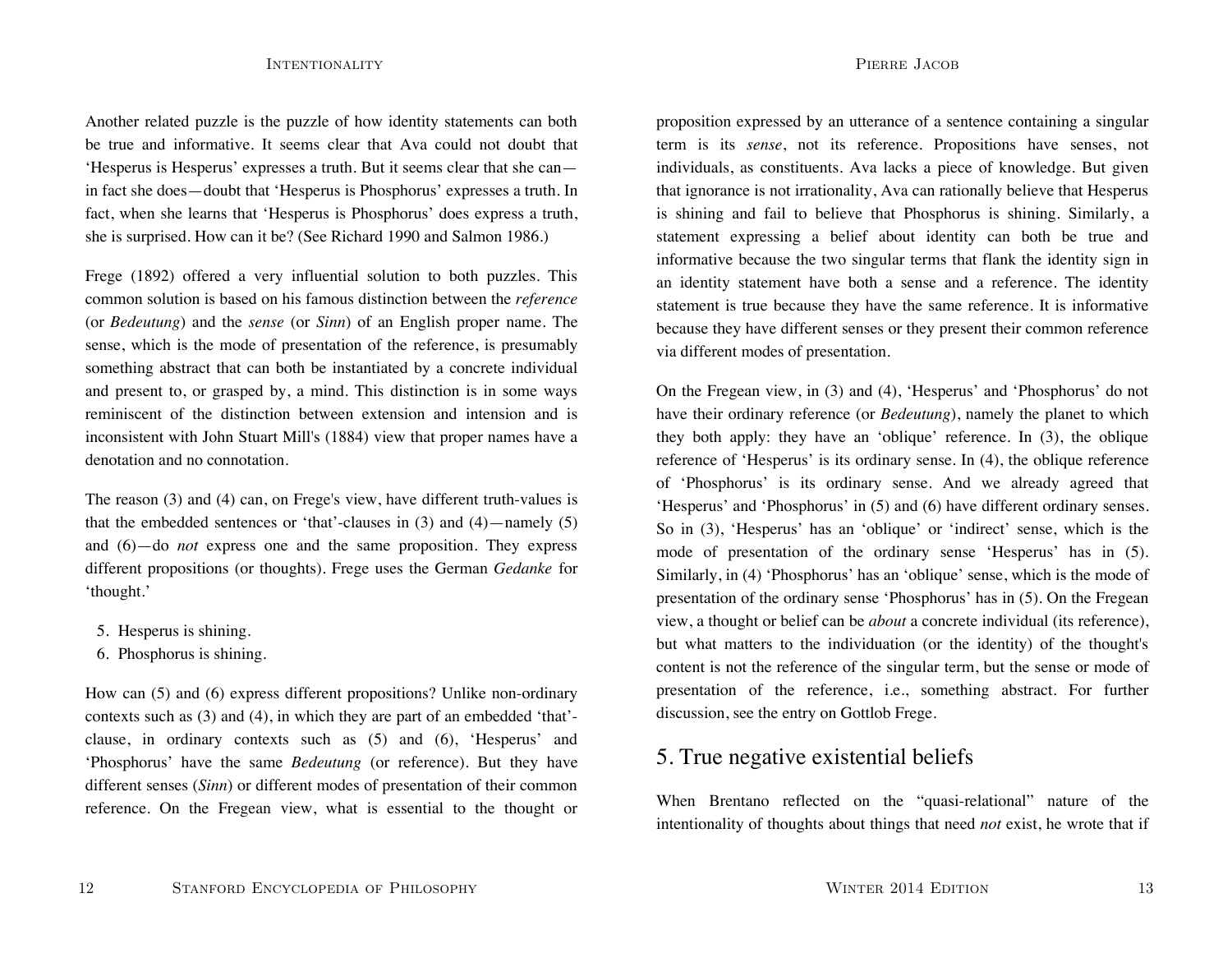one "is denying something, the existence of the object is precisely what is excluded whenever [one's] denial is correct". He thus assumed that one can correctly and coherently deny the existence of things that do not exist. To show that one can do so, however, is no easy task. The version of the puzzle that exercised both Alexius Meinong (a disciple of Brentano's) and Bertrand Russell at the turn of the twentieth century is the puzzle of true negative existential beliefs. How can a person correctly believe that Pegasus does not exist? For a person to correctly believe that Pegasus does not exist, she must have a belief whose content is the same as the content expressed by a true utterance of sentence (7).

7. Pegasus does not exist.

How can the proposition expressed by an utterance of (7) be both true and about Pegasus? The puzzle arises from the observation that if the proposition is true, then presumably it is not about Pegasus since it says that Pegasus does not exist. Conversely, if it is about Pegasus, then Pegasus must exist. But if so, then it cannot be true since it denies the existence of Pegasus. Thus, the puzzle has the form of a dilemma: either the proposition expressed by (7) is false or it is not about Pegasus. At least, the puzzle is generated by the pair of assumptions that 'Pegasus' is a proper name and that proper names *must* have a reference. Is the first assumption right?

In his 1905 paper, "On denoting," Russell embraced the view that neither 'Pegasus' nor in fact most proper names of natural languages are genuine 'logical' proper names. He held the epistemological view that unless one is directly *acquainted* with something, one cannot use in thought or language a genuine 'logical' proper name referring to it. Nor can one entertain a genuine singular thought about it. If one is not directly acquainted with an object, then one must instead form a general thought that is not about any particular individual. In fact, Russell's (1911, 1919)

held a dual view of acquaintance: on the one hand, he thought that acquaintance is a relation that can only hold between someone's mind and his or her own sense data. On the other hand, he held the view that one can be acquainted with universals (such as e.g., colors). If most—if not all names of natural languages are not genuine 'logical' names, then what are they and what is their function in human thought and communication? On Russell's view, they are "disguised" or abbreviated definite descriptions, i.e., they are short for some definite description. Their logical function is that of a definite description.

On the face of it, the grammatical form of the quasi-English sentence 'the F is G' indicates that it serves to express a subject-predicate (or singular) proposition true if and only if the object that exemplifies the property expressed by predicate 'F' also exemplifies the property expressed by predicate 'G'. But Russell (1905) designed a method—his famous theory of definite descriptions—for eliminating the English definite article 'the' (as in 'the F') by means of a logical formula of first-order logic involving only quantifiers and variables. On his analysis, 'the F is G' can be paraphrased into the general existentially quantified proposition (8):

8. ∃*x*[*Fx* & ∀*y*(*Fy* <sup>→</sup> *y=x*) & *Gx*]

(8) is true if and only if there is one and only one individual that is *F* and *G*. This proposition will be false just in case nothing or more than one thing is both  $F$  and  $G$ .

Combined with the assumption that 'Pegasus' is not a name but a disguised definite description—that it is short for e.g., 'the winged horse'—Russell's theory of definite descriptions thus leads to a solution to the puzzle of true negative existential beliefs. The solution is to accept the second horn of the dilemma: the proposition is not about Pegasus. On this account, one can correctly believe that Pegasus does not exist, since what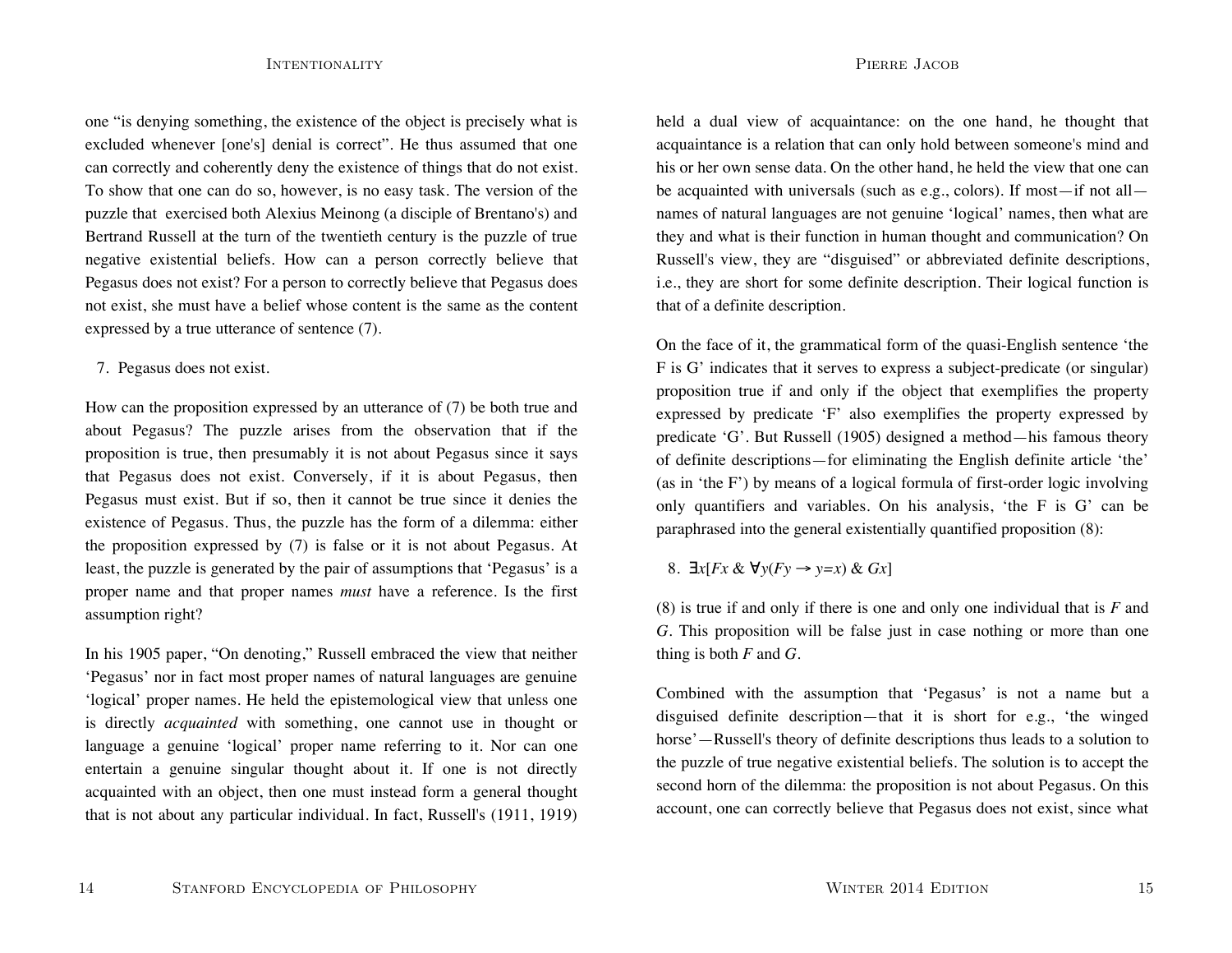one believes is what is expressed by an utterance of (7), namely the true proposition that there does not exist a unique individual that is a winged horse. Clearly, Russell's solution to the puzzle of true negative existential beliefs shows how, in Brentano's own terms, "if someone thinks of something, the one who is thinking must certainly exist, but the object of his thinking need not exist at all" and furthermore the thought may be true. For further discussion, see the entry on Bertrand Russell.

### 6. Direct reference

Within the orthodox paradigm in the philosophy of mind and language of the 1960's and 1970's, there was an important swing of the pendulum away from the implications of Frege's and especially Russell's doctrines for intentionality. The so-called "theory of direct reference" has contributed to rehabilitate the view that concrete individuals matter more to the identity of the singular thoughts that humans entertain than the Frege/Russell doctrines allow. According to Frege's distinction between sense and reference, what matters to the identity of a thought about a concrete individual is not the individual thought about but the abstract sense by means of which he is thought about. According to Russell, most thoughts that seem prima facie to be about concrete individuals are in fact not singular thoughts but generally quantified propositions. Much of the impetus for the theory of direct reference came from the implications of the semantics of modal logic for the intentionality of singular thoughts and beliefs.

Saul Kripke (1972) noticed an important difference between the behavior of a proper name and the behavior of a coreferential definite description expressing a contingent or non-essential property of its referent, in modal contexts. Consider two sentences (9) and (10), each containing some modal operator like 'might' (that expresses a possibility) and such that the former contains a proper name while the latter contains a coreferential definite description:

- 9. Jacques Chirac might have been a Socialist.
- 10. The president of France elected in 2002 might have a been a Socialist.

The definite description 'the president of France elected in 2002' happens to be true of Jacques Chirac of whom it expresses a contingent property. There certainly exists a metaphysically possible world in which either Chirac was not a candidate in the 2002 French presidential elections or he was a candidate but he lost the election.

An utterance of (9) asserts that there exists a possible world in which Jacques Chirac is a member of the Socialist party, which he in fact is not. Given the deep connection between the speech act of assertion and speaker's belief, an utterance of (9) expresses the counterfactual belief about Chirac that he could have been a Socialist. Unlike an utterance of (9), an utterance of (10) is ambiguous. On one reading, it has the same truth-conditions as does an utterance of (9) and it serves to express the same belief. Alternatively, an utterance of (10) says of someone who is in fact a Socialist, and who therefore is not Chirac, that he could have been elected president in 2002.

Thus, the following contrast emerges. An utterance of (9) can only serve to express a counterfactual belief or thought about Chirac, i.e., the belief ascribing to Chirac the counterfactual property of being a Socialist. An utterance of (10) can serve to express the same belief about Chirac. But it can also serve to express an entirely different counterfactual belief about a different individual, who as a matter of fact happens to be a Socialist. This different counterfactual belief would be true e.g., in a possible world in which Jospin (who is a Socialist) won the 2002 presidential elections.

On the basis of the fact that, unlike  $(9)$ ,  $(10)$  can serve to express two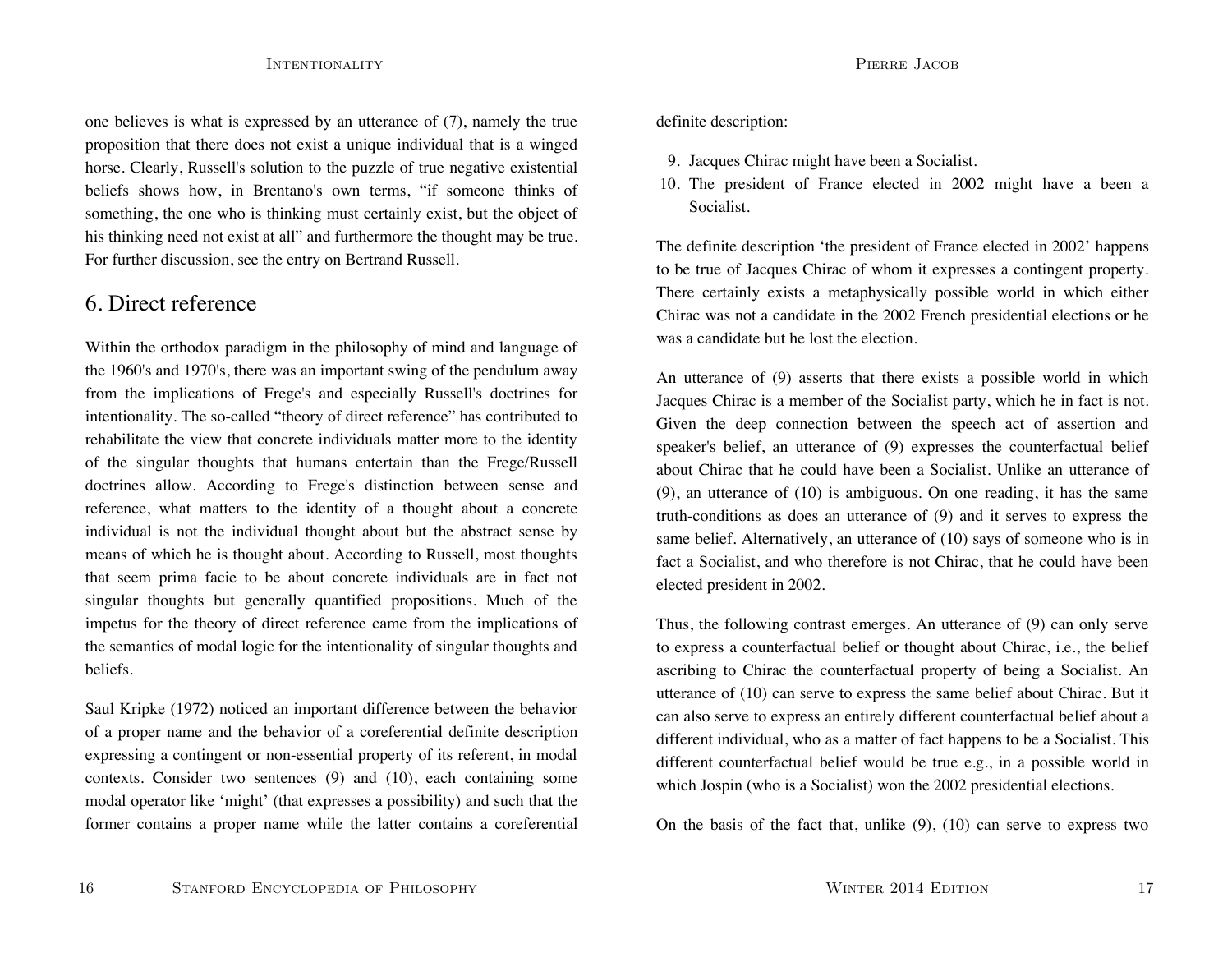distinct counterfactual beliefs, Kripke (1972) hypothesizes that a proper name is what he calls a *rigid designator*. 'Jacques Chirac' in (9) is rigid for in all possible worlds it refers to one and the same concrete individual, i.e., the individual to whom it in fact refers in the actual world. By contrast, the definite description 'the president of France elected in 2002', which happens to express a contingent property of Chirac, is not a rigid designator because it does not pick one and the same individual in all possible worlds. When evaluated with respect to different worlds, it is true of different individuals. Of course, some definite descriptions (e.g., 'the square root of 21') do express essential properties of what they are true of (in this case, a number). According to Kripke (1980), unlike proper names, whose rigidity is *de jure*, definite descriptions expressing essential properties of an object are rigid *de facto*. For further discussion, see the entry on reference.

Arguably, the goal of the theory of direct reference is to emphasize the depth of the gap between the intentionality of singular thoughts and the intentionality of general thoughts. Concrete individuals are not constituents of the contents of the latter. But they are constituents of the contents of the former. Three arguments have been buttressed to dismantle the Russellian disdain for the peculiar intentionality of singular thoughts expressible by proper names: a modal argument, an epistemological argument and what can be called a "transcendental" argument.

According to the modal argument, if the proper name 'Cicero' were just short for some definite description, e.g., 'the Roman orator who denounced Catiline,' then it would follow that the sentence 'Cicero is the Roman orator who denounced Catiline' would express a *necessary* truth, i.e., a proposition true in all possible worlds. But this seems absurd: there certainly is a possible world in which Cicero did not denounce Catiline.

According to the epistemological argument, from the same assumption, it

follows that the sentence 'Cicero is the Roman orator who denounced Catiline' expresses a proposition knowable *a priori*, so that it makes no sense to imagine that historians may discover by empirical research that in fact somebody else denounced Catiline or that nobody did. But this too seems absurd.

Finally, according to the transcendental argument, people use proper names in thought and in verbal communication to track, pick out and exchange valuable information about concrete particulars. Although they may lack information expressible by some definite description—let alone by a single definite description—for uniquely identifying many concrete particulars, still people manage to secure reference to them. Furthermore, as a person comes to learn more and more information about an object or a person, she comes to associate different definite descriptions to the referent of a proper name. If follows that no one definite description seems suitable to capture the content of a proper name.

According to the theory of direct reference, the function of such linguistic devices as proper names, indexicals and demonstratives is to introduce a concrete individual or particular into the proposition and/or belief expressed. To use David Kaplan's (1979, 387) revealing word, a concrete individual is "trapped" within a singular proposition. The theory of direct reference seems like a useful antidote against the Frege/Russell tendency to minimize the contribution of concrete particulars to the individuation of human singular thoughts. Three trends of thoughts in recent philosophy of mind and language have built on the theory of direct reference. First, many of the insights of the theory of direct reference have been extended from thoughts about concrete individuals to thoughts about natural kinds by Kripke (1972) and Putnam (1974). This extension plays a crucial role in the externalist view of intentional mental states (about which see section 10). Secondly, neo-Fregeans have responded to the challenge of the theory of direct reference by providing a suitable notion of "object-dependent" or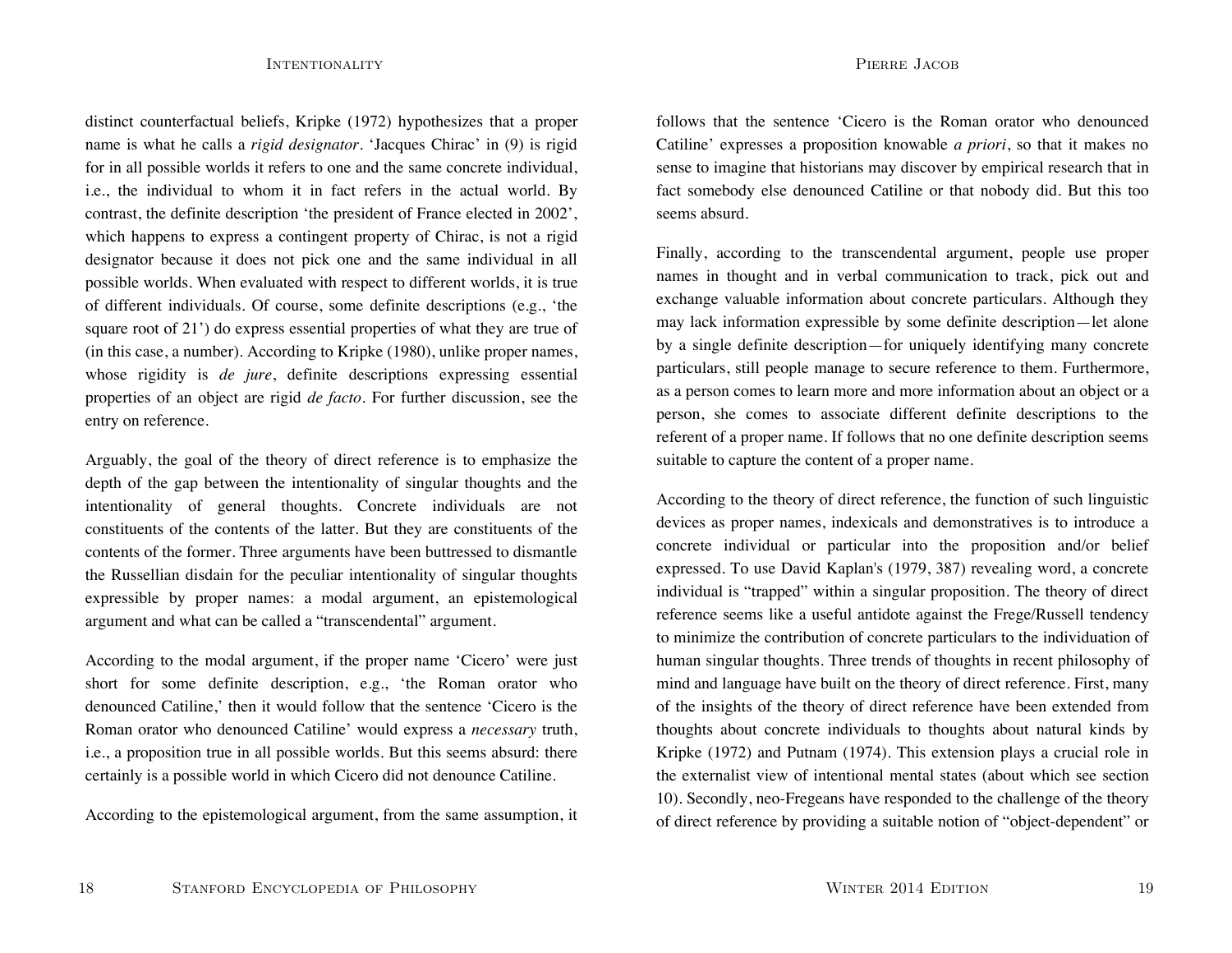"*de re*" sense (see Evans, 1982 and McDowell, 1984). (For a response to Frege's puzzle about how two distinct beliefs can be about the same object on behalf of the theory of direct reference, see Salmon, 1986). Thirdly, the metaphysical and epistemological underpinnings of singular thoughts (and singular propositions) have given rise to a rich discussion of the contrast between two broad perspectives: descriptivism and singularism. According to descriptivism, we can only think about objects by thinking about the properties which they instantiate. But according to singularism, not all thoughts about objects are mediated by thoughts about their properties. For further discussion, see the papers collected in Jeshion (ed.) (2010), in particular Recanati (2010).

## 7. Are there intentional objects?

Sections 4, 5 and 6 described three moves made within the orthodox paradigm in analytic philosophy in response to puzzles raised by the intentionality of singular thoughts about concrete particulars. In particular, the dispute between the theory of direct reference and either the Fregean distinction between sense and reference or the Russellian assumption that ordinary proper names are disguised definite descriptions can be seen as internal to the orthodox paradigm according to which there are only existing objects, i.e., concrete particulars in space and time. Brentano, however, sketched the possibility of an alternative paradigm based on the acceptance of the view that intentional objects may be non-existent objects or abstract objects. (For a general survey of the role of Brentano in the emergence of the non-orthodox theory of intentional objects in Austrian philosophy, see Smith, 1994.)

To see how the theory of intentional objects flows from Brentano's characterization of intentionality, recall (from section 2) that it follows from the nature of intentionality (as described by Brentano's first thesis) that nothing could exhibit intentionality unless there were objects --

intentional objects -- that satisfied the property Brentano called "intentional inexistence." Consider the following inference schema licensed by the rule of existential generalization and instantiated by the non-intentional relation expressed by the English verb "kiss" in (11):

11a. Cleopatra kissed Caesar. 11b. Cleopatra kissed something.

If (11a) is true, so is (11b). The question is: is this valid inference schema also instantiated by the following pairs (12)-(15) involving intentional relations?

12a. Cleopatra loved Caesar. 12b. Cleopatra loved something.

13a. The Ancient Greeks worshiped Zeus.

13b. The Ancient Greeks worshiped something.

14a. Ponce de Leon searched for the fountain of youth. 14b. Ponce de Leon searched for something.

15a. Modern criminologists admire Sherlock Holmes. 15b. Modern criminologists admire something.

On the one hand, unlike (11), (12)-(15) involve intentional relations. On the other hand, unlike the intentional relation in (12), the intentional relations in (13)-(15) seem to involve particulars which don't exist (or haven't existed) in space and time. Intentional-object theorists hold that the above inferences involving both non-intentional and intentional relations constitute data that call for a consistent explanation. In other words, the intentional-object theorist accepts, whereas his critic rejects, the unrestricted validity of the rule of existential generalization for both intentional and non-intentional relations, whether the relata of the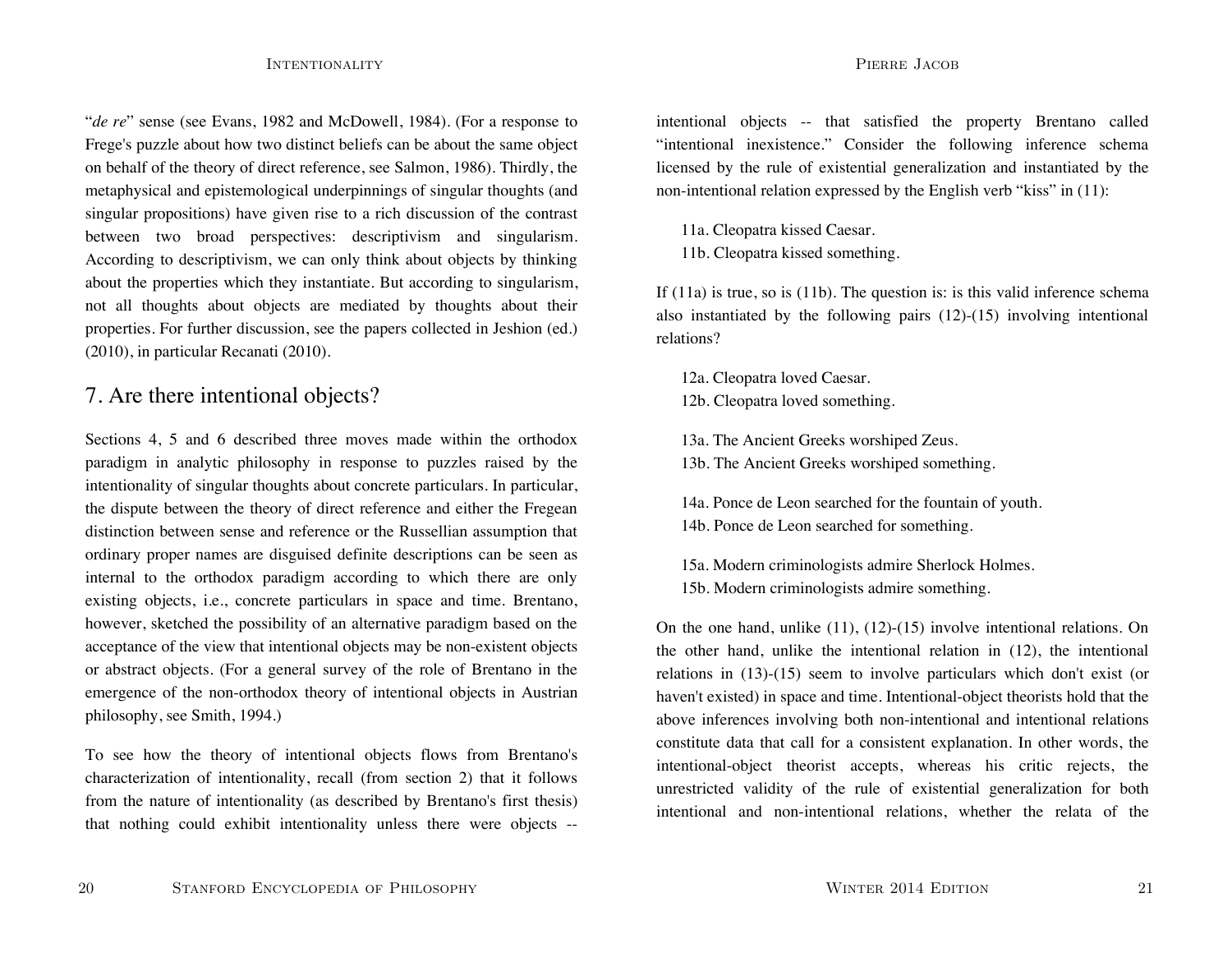intentional relations are concrete particulars in space and time or not. On the non-orthodox assumption that the inference schema instantiated by  $(11)$  can be instantiated by  $(12)-(15)$  as well, then in logical notation, the second coordinate of every pair (11)-(15) should be symbolized thus:

11c. ∃*x*(Cleopatra kissed *x*)

12c. ∃*x*(Cleopatra loved *x*)

13c. ∃*x*(Ancient Greeks worshiped *x*)

14c. ∃*x*(Ponce de Leon searched for *x*)

15c. ∃*x*(Modern criminologists admire *x*)

Thus, the issue between the intentional-object theorist and his critic is whether the variable bound by the standard existential quantifier of firstorder logic should range not merely over concrete particulars existing in space and time but also over all sorts of other entities as well. Note that the issue is orthogonal to the contrast between the objectual and the substitutional interpretation of the existential quantifier since the dispute over the admission of intentional objects is wholly internal to the objectual interpretation of the quantifier. The question that arises for the intentionalobject theorist is: what is the best theory of the objects over which (13c)- (15c) seem to quantify?

Meinong (1904) supposed that objects like Zeus, the fountain of youth, Sherlock Holmes, etc., are non-existent objects which exemplify the properties attributed to them. On his view, the fountain of youth is an object that instantiates both the property of being a fountain and that of having waters which confer everlasting life. But it fails to instantiate the property of existence. Meinong seemed to suppose that for any group of properties, there is an object which instantiates those properties. Some of the resulting objects exist and others do not. Russell (1905) found this view of intentional objects ontologically unacceptable since it involves the acceptance of entities such as golden mountains (which are inconsistent

with physical and chemical laws) and round squares (which are inconsistent with the laws of geometry). His theory of definite descriptions was precisely designed to avoid these ontological consequences (see section 5). However, by clarifying distinctions proposed by both Meinong and his student Ernst Mally, Parsons (1980) has recently offered a theory of non-existent objects, which is based on the assumption that existence is a special kind of property. This theory uses a quantifier "∃", which does not imply existence. To assert existence, he uses the predicate "*E!*". Thus, the assertion that there are non-existent objects can be represented in Parsons' theory without contradiction by the logical formula "∃*x*(~*E!x*)." Furthermore, Parsons distinguishes between "nuclear" and "extranuclear" properties. Only the former, which are ordinary, non-intentional kinds of properties, contribute to individuating objects. The set of extranuclear properties involve intentional properties, modal properties and existence. Armed with this distinction among properties, Parsons (1980) has been able to avoid Russell's objections to Meinong's naive theory of intentional objects. (For further details, see Parsons, 1980.) An original account of the possibility of entertaining true thoughts about non-existent objects, based on the contrast between pleonastic (or representation-dependent) and nonpleonastic (natural or substantial) properties, has been developed by Crane (2013).

The theory of intentional objects has also been developed in a slightly different way. Meinong's student Ernst Mally (1912) proposed that fictional and mythical objects, as well as objects like round squares, do not instantiate the properties attributed to them but "have" those properties in a different way. For Mally, the fountain of youth is "determined" by the properties of being a fountain and having waters which confer everlasting life, but this object doesn't instantiate those properties in the traditional sense. Given Mally's distinction, the fact that there is an object which is determined by the properties of being golden and of being a mountain does not contradict the contingent fact that nothing instantiates these two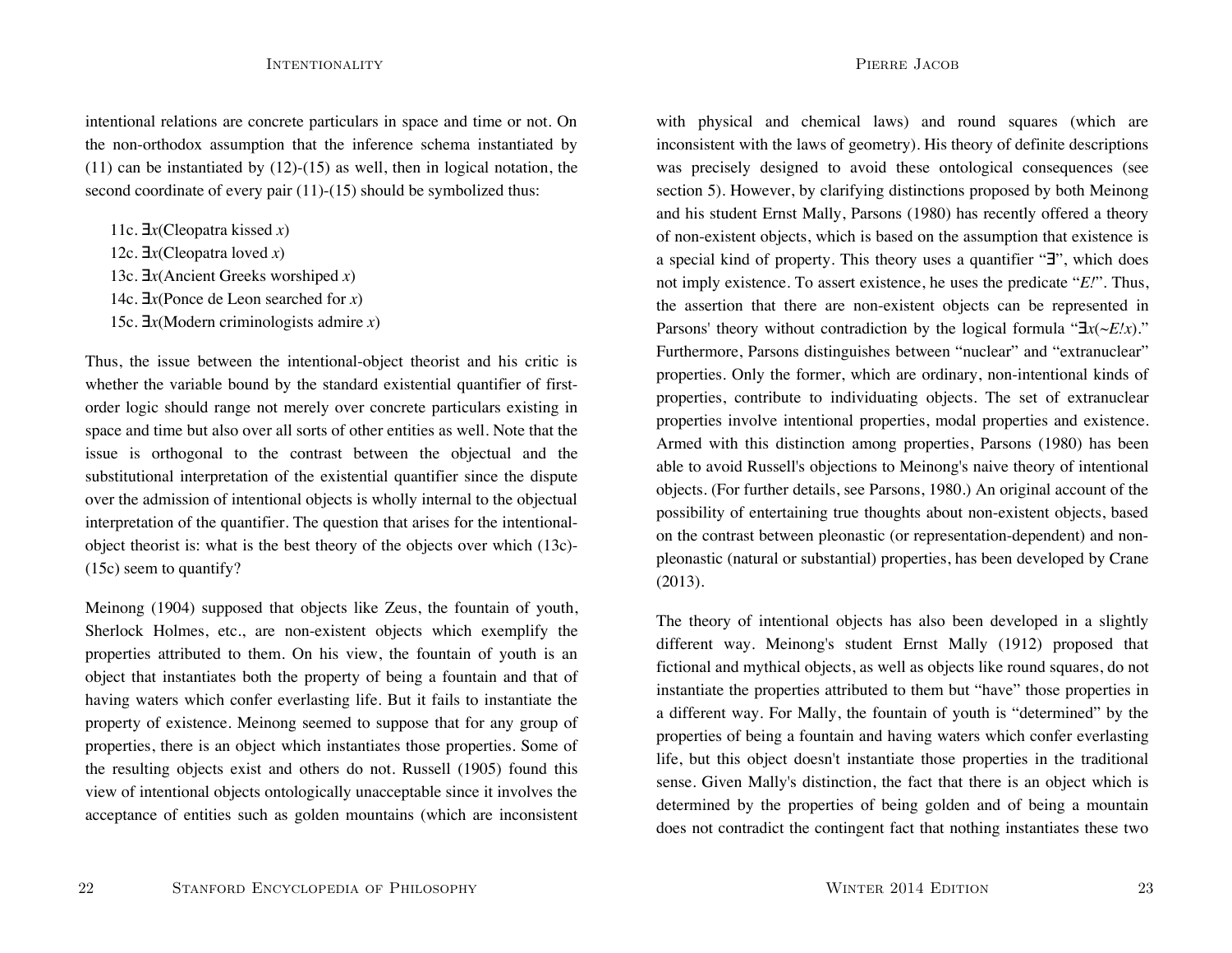properties, nor does Mally have to think of intentional objects as nonexistent. Rather, he treats them as existing abstract objects. Thus, whereas Parsons uses two kinds of properties to develop a theory of non-existent objects, a neo-Mallyan such as Zalta (1988) uses two kinds of predication -- exemplification (which corresponds to instantiation) and encoding (which corresponds to Mally's notion of determination) -- to develop a theory of abstract objects. These abstract objects are part of the explanations of both the truths expressed by (13a)-(15a) and the validity of the inferences in (13a,b)-(15a,b). As such, abstract objects may well exist. Nonetheless, some abstract objects (e.g., Sherlock Holmes and Zeus) may be said "not to exist" in the sense that nothing exemplifies the properties which they encode.

Though Quine's (1948) well-known paper "On what there is," raises serious ontological questions for intentional-object theories, both Parsons and Zalta have provided answers to Quine's queries, in their respective work. Nonetheless, to this day, many contemporary philosophers have been reluctant to embrace intentional-object theories for two related reasons. First of all, they have been eager to avoid what they see as the heavy ontological commitments incurred by intentional-object theories. Secondly, the ontology of non-existent and abstract objects has seemed difficult to square with the ontology of the contemporary natural sciences according to which the world contains only concrete objects that exist in space and time. (See Section 9 for further discussion.)

The theory of intentional objects, however, may derive support from the following, arguably counterintuitive, consequences of Frege's and Russell's views, respectively. Frege's theory faces two problems. First (13a)-(15a) would appear to express truths. But on Frege's view, they lack a truth-value, since they involve singular terms devoid of reference and, according to Frege, if part of a sentence lacks a reference, then the sentence itself fails to have a truth-value (see section 4). Secondly, the

inferences in (13)-(15) appear to be valid. But on Frege's view, one cannot validly infer (13b) from (13a) if (13a) has no truth-value. Similarly for the other pair of sentences (14) and (15). Russell's view faces two analogous problems. First, as noted above, (13a)-(15a) appear to be true. But on Russell's analysis, proper names such as "Zeus" in (13a) and "Sherlock Holmes" in (15a) are abbreviated definite descriptions and, given his analysis of definite descriptions, both (13a) and (15a) turn out to express false existentially quantified propositions (see section 5). Secondly, if (13a)-(15a) are indeed false, as Russell's view would have it, then one cannot validly infer (13b)-(15b), respectively, from their corresponding premisses. For a recent novel account of the distinction between true and false thoughts about non-existent objects, cf. Crane (2013) and for further discussion of the general topic of existence, see the SEP entry on existence.

### 8. Is intensionality a criterion of intentionality?

Within the orthodox paradigm, an entirely different reaction to the puzzles of intentional inexistence has been to try to clarify the ontological difficulties by ascending to a higher semantic level that can, as Willard Van Orman Quine (1960, 272) says, "carry the discussion into a domain where both parties are better agreed on the objects (viz., words)." Semantic ascent allows one to rise from talk about things to talk about talk about things, i.e., words. In contemporary analytic philosophy, Roderick Chisholm (1957, 298) was the first to contemplate the formulation of "a working criterion by means of which we can distinguish sentences that are intentional, or are used intentionally, in a certain language from sentences that are not." The idea is to examine sentences that report intentionality rather than intentionality itself.

Intensionality (with an *s*) is non-extensionality. Two features are characteristic of extensionality. First, if a linguistic context is extensional,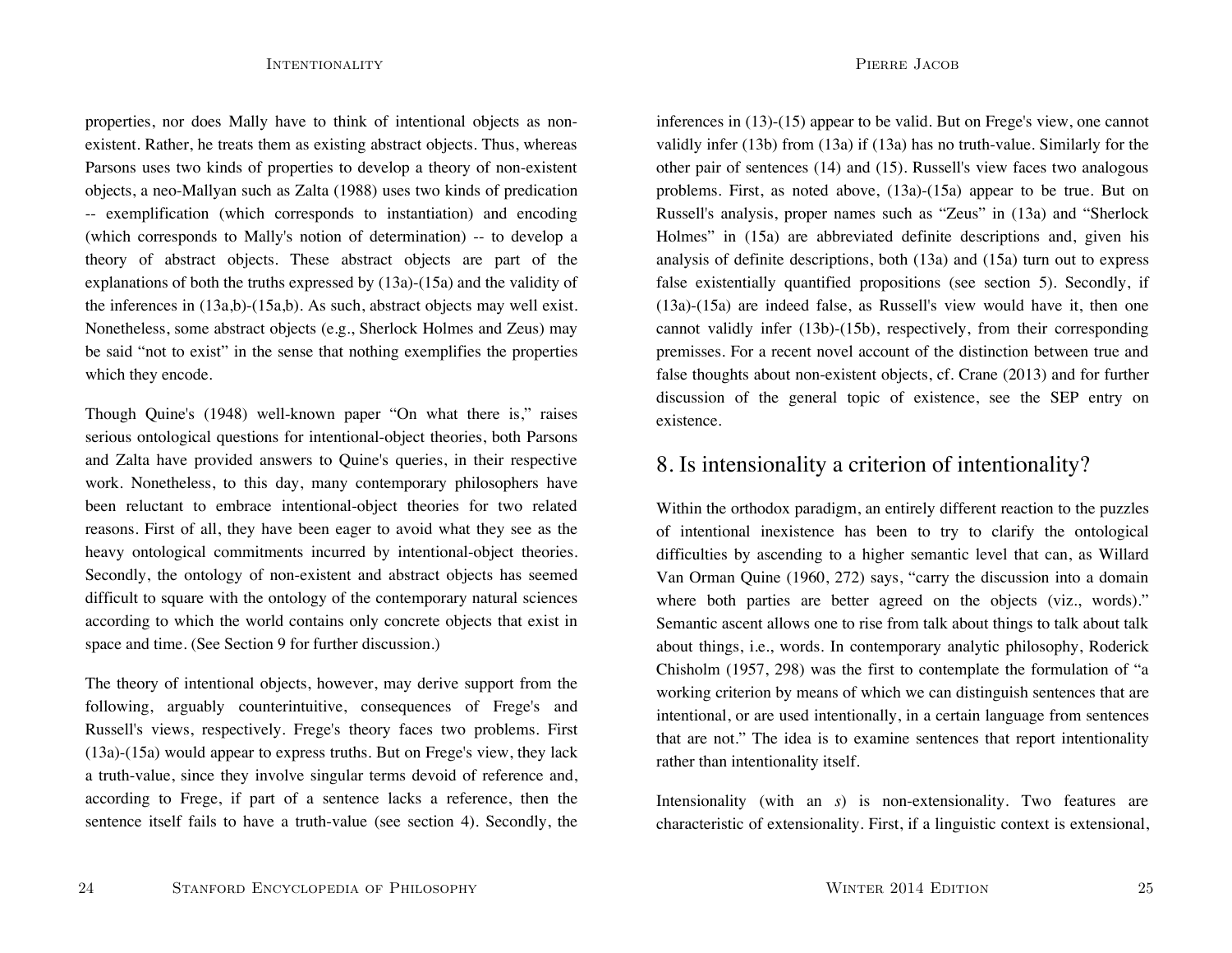two coreferential terms can be substituted one for the other *salva veritate*as illustrated by (16) and (17):

### 16. Hesperus shines.

17. Phosphorus shines.

If (16) is true, so is (17). Secondly, the law of existential generalization applies to either (16) or (17) to yield '∃*x*(*x* shines).' Not so with intensionality. As illustrated by examples (3) and (4) repeated here, the truth of (3) does not always entail the truth of (4):

- 3. Ava believes that Hesperus is shining.
- 4. Ava believes that Phosphorus is shining.

Nor can existential generalization always be validly applied to sentences reporting beliefs, since from the fact that John believes that angels have wings, it does not follow that there are things such that John believes of them that they have wings.

Chisholm's criterion of intensionality is threefold. First, a sentence reports an intentional phenomenon if it contains a singular term that purports to refer to some object and it is such that neither it nor its negation implies that the purported reference of the singular term does or does not exist. The first criterion amounts to the recognition that if a sentence containing a singular term reports an intentional phenomenon, then it fails to satisfy the law of existential generalization (from '*Fa*' infer '∃*xFx*'). Secondly, a true sentence reports an intentional phenomenon if it contains a singular term '*a*' and if replacement of '*a*' by coreferential term '*b*' results in transforming the true sentence into a false sentence that differs only from the former in that '*b*' replaces '*a*'. The second criterion amounts to recognition that if a sentence containing a singular term reports an intentional phenomenon, then it fails the test of the substitutivity of coreferential terms *salva veritate*. Finally, if a complex sentence

containing an embedded 'that'-clause reports an intentional phenomenon, then neither it nor its negation entail the truth of the proposition expressed by the embedded 'that'-clause.

Chisholm (1957) argued that reports or descriptions of intentional or psychological phenomena cannot be reduced to (or eliminated in favor of) descriptions of behavior. The intensionality or non-extensionality of reports of intentionality was taken to show that descriptions and explanations of psychological phenomena cannot be described nor explained in terms of a vocabulary describing non-intentional phenomena. As Quine (1960, 220) put it, "there is no breaking out of the intentional vocabulary by explaining its members in other terms". Chisholm (1957) took this conclusion to show the correctness of Brentano's second thesisthat intentionality *is* the mark of the mental.

The question can be decomposed into two questions. On the one hand, by making intensionality the criterion of intentionality, one in effect espouses a general linguistic view of intentionality. What matters to the nonlinguistic state reported are the properties of the linguistic report. There are at least two reasons for scepticism about the linguistic view of intentionality. On the other hand, there are some specific reasons for questioning two of Chisholm's criteria. I start with the latter. It seems hard to deny that states of *knowledge* are states with intentionality. At least, reports of knowledge states satisfy Chisholm's second non-substitutivity criterion. From the fact that knowledge ascription (18) is true, it does not follow that (19) is, even though 'Cicero' and 'Tully' are coreferential:

- 18. Tom knows that Cicero denounced Catiline.
- 19. Tom knows that Tully denounced Catiline.
- 20. Cicero denounced Catiline.

However, unlike belief reports, reports of knowledge are *factive*: (18)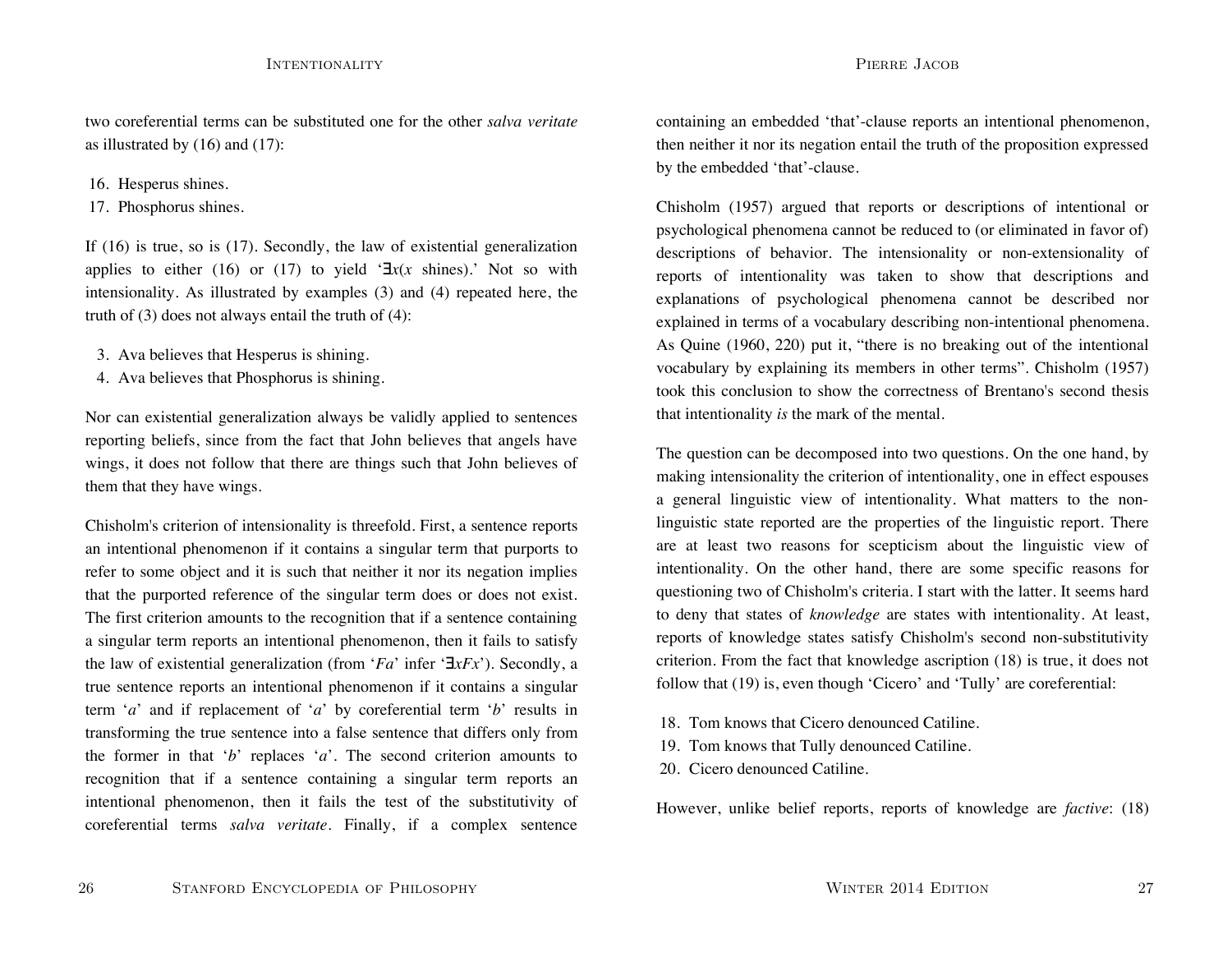could not be true unless (20) was true and Cicero did in fact denounce Catiline. Thus, unlike belief reports, reports of knowledge fail Chisholm's third criterion. Given that (20) is extensional, it obeys the law of existential generalization. If the truth of (20) follows from the truth of (18) and if (20) satisfies the law of existential generalization, then so does (18). If so, then knowledge reports also fail to satisfy Chisholm's first criterion.

One way to deal with this objection might be to argue that knowledge reports fail the test of existential generalization precisely because, unlike belief states, states of knowledge fail to exhibit Brentano's intentional inexistence: only beliefs, not states of knowledge, can be directed towards states of affairs that fail to obtain and towards non-existent entities. Alternatively, one might make a distinction between states with a stronger and states with a weaker intentionality. Reports of the former (like beliefs) satisfy Chisholm's three criteria. Reports of the latter (like states of knowledge) only fail the substitutivity test.

The problem with this strategy is that there are sentences that seem to describe intentional relations and that, unlike knowledge reports, are *not* intensional at all, for they pass the substitutivity test. This is the case of sentences about what Fred Dretske (1969) calls *nonepistemic* perception. If, when he was alive, someone saw the French writer Romain Gary, then she *ipso facto* saw Ajar, for Ajar was no other than Romain Gary. However, if she failed to know that 'Ajar' was another name for Romain Gary, while seeing Romain Gary, she may have failed to see *that* the man in front of her was Ajar. A fortiori, in this nonepistemic sense, one cannot see an individual unless there is an individual to be seen. One possible response might be to bite the bullet and deny that nonepistemic perception is an intentional state at all. If so, then, as Zalta (1988, 13) notes, linguistic reports of intentional phenomena do satisfy at least one of Chisholm's criteria of intensionality.

If seeing is intentional, then not all reports of intentionality are intensional. That not all reports of intentionality are intensional is a problem for the linguistic view according to which intensionality is the criterion of intentionality. A second problem is that intensionality is also a feature of sentences that are about phenomena other than intentionality. Sentences that involve or are about modalities such as necessity, about natural laws, about causation all exhibit intensionality. So, for example, the truth of (21) does not entail the truth of (22) even though everything that happens to exemplify property *Q* happens to exemplify property *R*:

- 21. It is a natural law that all *P*s are *Q*.
- 22. It is a natural law that all *P*s are *R*.

But necessity, natural laws or causation do not, on the face of it, exhibit what Brentano took to be defining characteristics of intentionality. So it seems as if the intensionality of the report of a phenomenon is neither necessary nor sufficient for the intentionality of the reported phenomenon. Arguably,  $P'$ ,  $Q'$  and  $R'$  in (21)-(22) are not singular terms at all. If they are treated as such, then, even though they may be true of the same set of individuals, they do not refer or express one and the same property. Still, the point illustrated by nomicity is that the intensionality of a linguistic report is not sufficient for the intentionality of the reported phenomenon.

### 9. Can intentionality be naturalized?

As we saw in section 8, Quine (1960, 220), a leading critic of intentional objects (in the sense of section 7), agrees with Chisholm (1957) that the intentional vocabulary cannot be reduced to some non-intentional vocabulary. Chisholm (1957) took this conclusion to show the correctness of Brentano's second thesis that intentionality *is* the mark of the mental. From the same conclusion, Quine (1960, 221) presented an influential dilemma with both epistemological and ontological implications. The first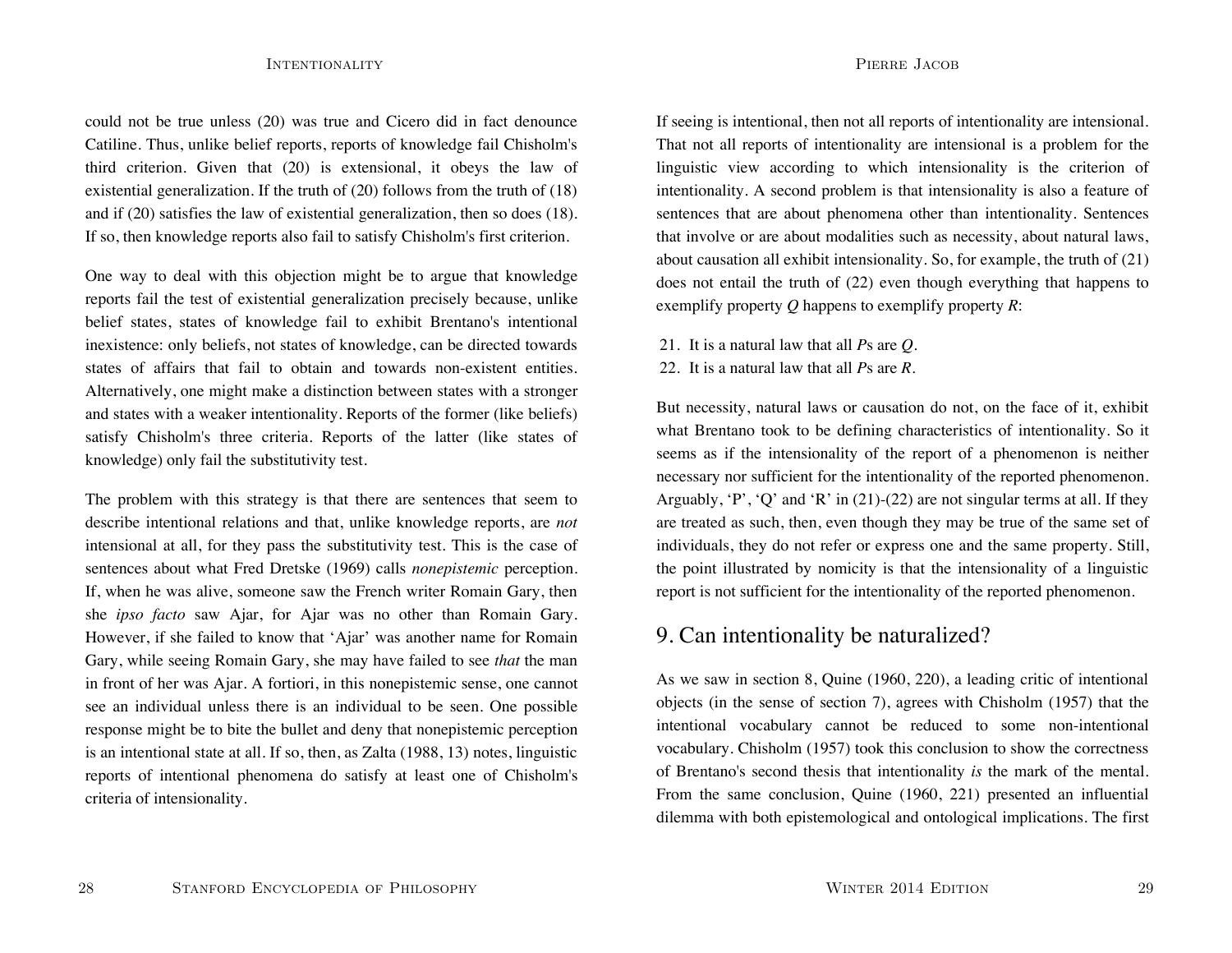horn of the dilemma is to accept the "indispensability of intentional idioms and the importance of an autonomous science of intention" and to reject a physicalist ontology. The second horn of the same dilemma is to accept physicalism and renounce the "baselessness" of the intentional idioms and the "emptiness" of a science of intention. This dilemma has been influential in contemporary philosophy of mind.

The common legacy of Chisholm (1957) and Quine (1960) is the linguistic view of intentionality (accepted by e.g., Dennett 1969). Whether intensionality is indeed the defining criterion of intentionality, one can certainly question Brentano's thesis that *only* mental phenomena exhibit intentionality by noticing that some non-mental things exhibit something very much like Brentano's intentional inexistence, namely sentences of natural languages. Sentences of natural languages have meaning and by virtue of having meaning, they can be, just like states of mind, directed towards things other than themselves, some of which need not exist in space and time. Sentences of natural languages, however, are non-mental things.

One influential response to this objection to this part of Brentano's second thesis has been to grant a second-rate, i.e., a degraded and dependent, intentional status to sentences (see Haugeland 1981, Searle 1980, 1983, 1992, Fodor 1987). On this view, sentences of natural languages have no intrinsic meaning of and by themselves. Nor do utterances of sentences have an intrinsic content. Sentences of natural languages would fail to have any meaning unless it was conferred to them by people who use them to express their thoughts and communicate them to others. Utterances borrow whatever 'derived' intentionality they have from the 'original' (or 'primitive') intentionality of human beings with minds that use them for their purposes (see Dennett 1987 for dissent). If, as Jerry Fodor (1975, 1987, 1994, 1998, 2008) has argued, there exists a "language of thought" consisting of mental symbols with syntactic and semantic properties, then

possibly the semantic properties of mental symbols are the primary bearers of 'original' intentionality. (See the SEP entry for the language of thought hypothesis.)

So the question is: does any non-mental thing exhibit 'original' intentionality? The question is made more pressing by Quine's dilemma: if Brentano's second thesis is correct, then one must choose between it and a physicalist ontology. So-called 'eliminative materialists' (see Churchland 1989) resolutely opt for the second horn of Quine's dilemma and deny purely and simply the reality of human beliefs and desires. As a consequence of their denial of the reality of beliefs and desires, the eliminative materialists must face the challenge raised by the existence of physical objects whose existence depends on the intentions, beliefs and desires of their designers, i.e., human artifacts. Others, like Daniel Dennett (1971, 1978, 1987), who reject the distinction between original and derived intentionality, take a so-called 'instrumentalist' position. On their view, the intentional idiom fails to describe or explain any real phenomenon. However, in the absence of detailed knowledge of the physical laws that govern the behavior of a physical system, the intentional idiom is a useful stance for predicting a system's behavior. Among philosophers attracted to a physicalist ontology, few have accepted the outright eliminativist materialist denial of the reality of beliefs and desires. Nor have many of them found it easy to answer the puzzling question raised by the instrumentalist position: how can the intentional idiom make useful predictions if it fails to describe and explain anything real?

A significant number of physicalist philosophers subscribe to the task of reconciling the existence of intentionality with a physicalist ontology (for a forceful exposition see Field 1978, 78-79). On the assumption that intentionality is central to the mental, the task is to show, in Dennett's (1969, 21) terms, that there is *not* an "unbridgeable gulf between the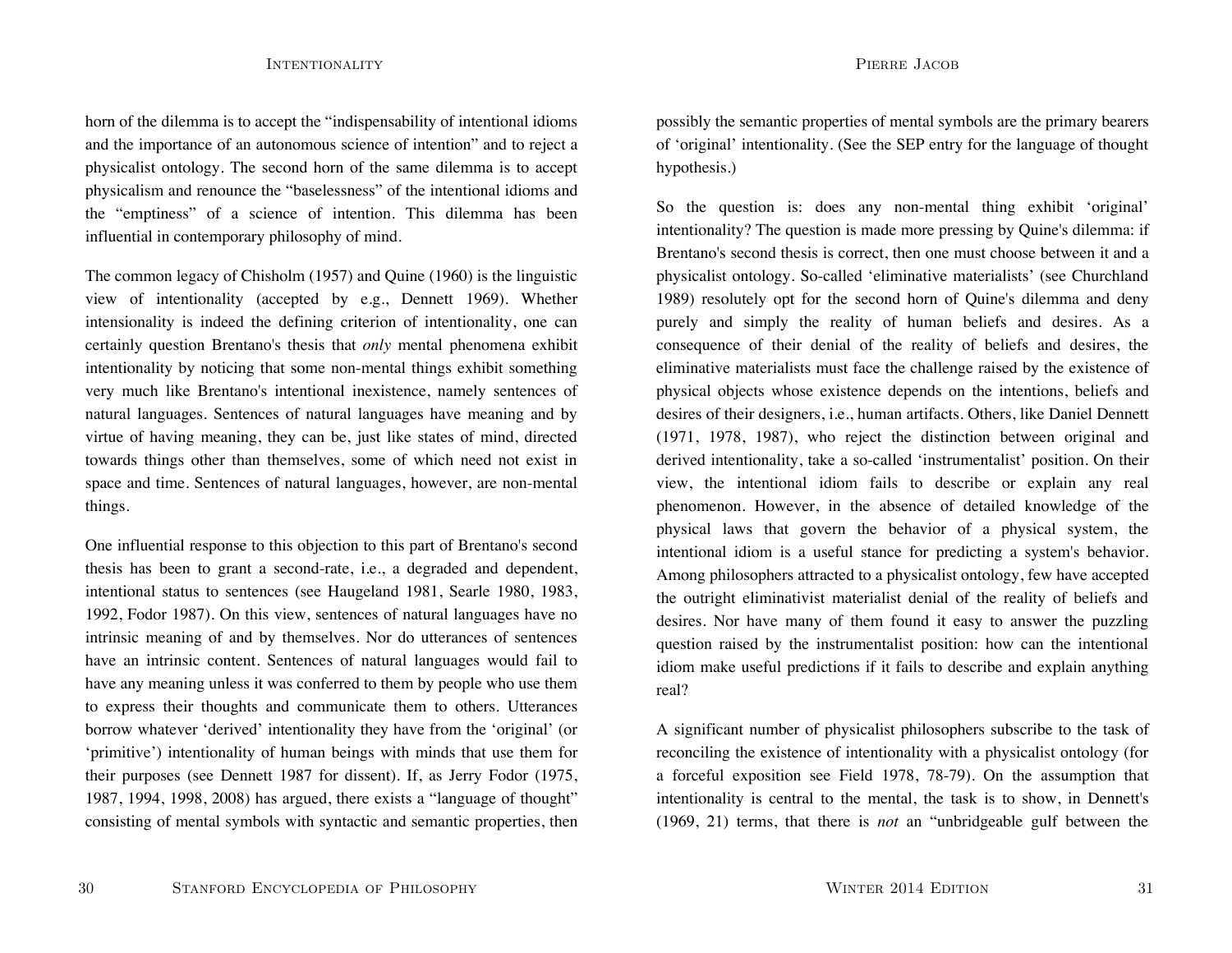PIERRE JACOB

mental and the physical" or that one can subscribe to both physicalism and intentional realism. Because intentional states are *of* or *about* things other than themselves, for a state to have intentionality is for it to have semantic properties. As Jerry Fodor (1984) put it, the naturalistic worry of intentional realists who are physicalists is that "the semantic proves permanently recalcitrant to integration to the natural order". Given that on a physicalist ontology, intentionality or semantic properties cannot be "fundamental features of the world," the task is to show "how an entirely physical system could nevertheless exhibit intentional states" (Fodor, 1987). As Dretske (1981) puts it, the task is to show how to "bake a mental cake using only physical yeast and flour". Notice that Brentano's own view that 'no physical phenomenon manifests' intentionality is simply unacceptable to a physicalist. If physicalism is true, then some physical things are also mental things. The question for a physicalist is: does any non-mental thing manifest intentionality?

Clearly, one way to relieve the tension between physicalism and intentional realism is to argue that intentionality can be, and in fact is, exhibited by non-mental things. There have been several proposals in analytic philosophy in the past twenty years to suggest ways of accomplishing this program, which has been called 'the naturalization of intentionality.' The common strategy is to show that Brentano was wrong in claiming that only mental things can exhibit intentionality. This strategy is related to the assumption that intentional relations whose relata are concrete particulars should have primacy over intentional relations whose relata are not (see section 6). I shall illustrate two distinct proposals for implementing this common goal.

One influential strategy for showing that non-mental things can exhibit intentionality has been Fred Dretske's (1980, 1981, 1994) *information*theoretic proposal that a device that carries information does exhibit some degree of intentionality. The view is an extension of Paul Grice's (1957) notion of *natural meaning*: unlike the English word 'fire,' which nonnaturally means fire, smoke naturally means fire. The word 'fire' can be tokened in the absence of any fire either for the purpose of expressing a thought about what to do if there was one or perhaps to mislead somebody else into falsely thinking that there is one. But there cannot be any smoke unless there is a fire. As we shall see momentarily, it is a feature of both the original intentionality of beliefs and the derived intentionality of utterances that they can be misrepresentations.

In essence, the information-theoretic proposal is that device *S* carries information about instantiations of property *G* if and only if *S*'s being *F* is nomically correlated with instantiations of *G*. If *S* would not be *F* unless property *G* were instantiated, then *S*'s being *F* carries information about, or as Dretske likes to say, indicates *G*-ness. A fingerprint carries information about the identity of the human being whose finger was imprinted. Spots on a human face carry information about a disease. The height of the column of mercury in a thermometer carries information about the temperature. A gas-gauge on the dashboard of a car carries information about the amount of fuel in the car tank. The position of a needle in a galvanometer carries information about the flow of electric current. A compass carries information about the location of the North pole. In all such cases, a property of a physical device nomically covaries with some physical property instantiated in its environment (for critical discussion of the informational program, see Kistler 2000, Loewer 1987, 1998 and Putnam 1986).

Now, insofar as it is not a *law* that polar bears live at the North pole, even though they happen to live there, a compass will fail to carry information about where polar bears happen to live in spite of the fact that it does carry information about the North pole. If so, then reports of what a compass indicates exhibit one of Chisholm's features of intensionality, namely coextensive terms are not freely substitutable *salva veritate* in such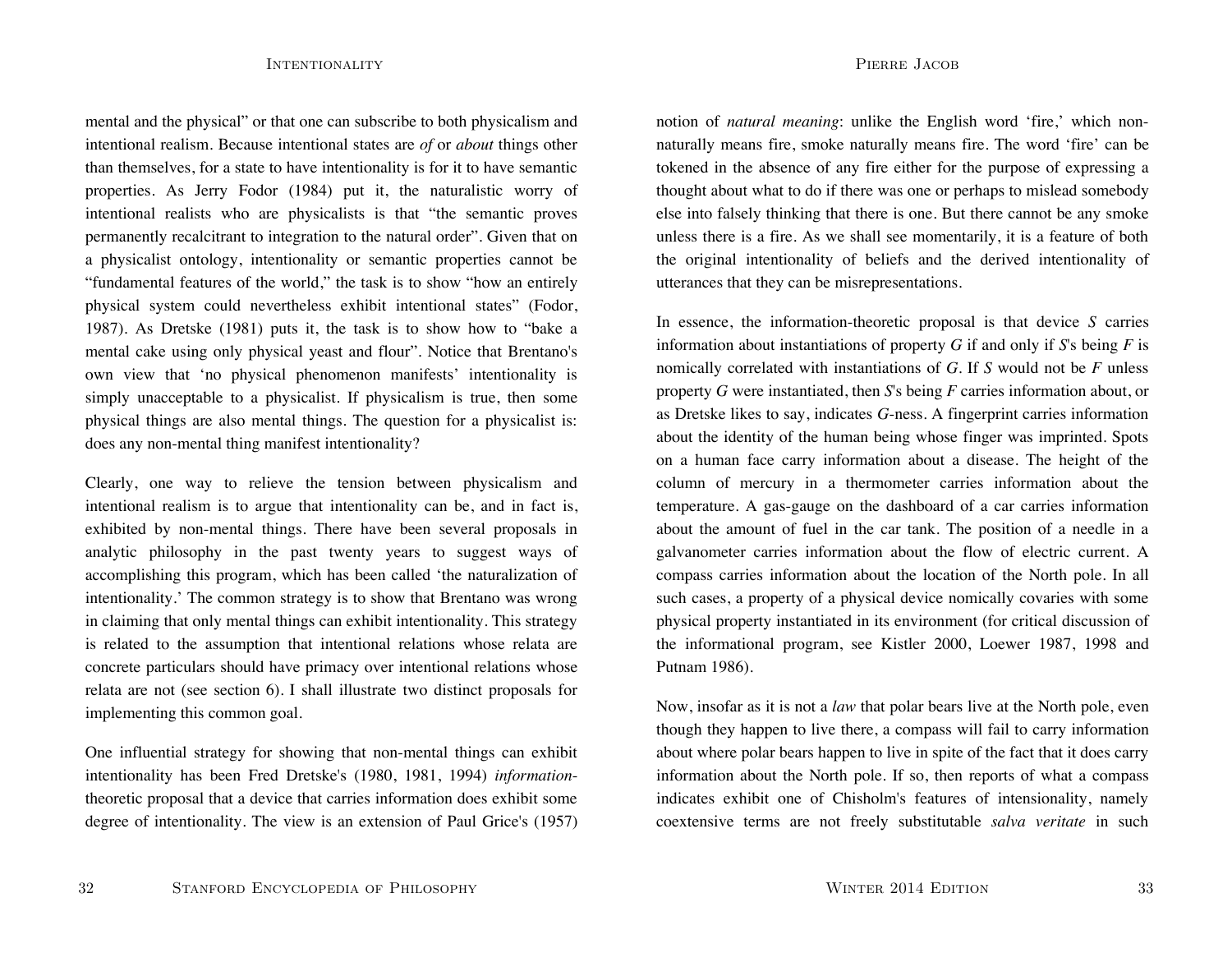PIERRE JACOB

reports. By contrast, if it is law that variations of temperature covary with variations in atmospheric pressure, then by virtue of indicating the temperature, the height of the column of mercury in a thermometer will also indicate atmospheric pressure. If there is a law relating current flow to voltage differences, then by indicating the former, a galvanometer will indicate the latter. One can, however, believe and even know that there is a current flow between two points without believing, let alone knowing, that there is a voltage difference between the two points, if one fails to know that it is a law that if there is flow of electric current between two points, then there is a voltage difference between these two points (see Jacob 1997 for discussion).

So although reports of the information carried by such physical devices exhibit some of the intensionality exhibited by reports of intentional mental states, the intensionality exhibited by the latter is clearly stronger than the intensionality exhibited by the former. On the one hand, it is difficult to generate the strong intentionality of mental states from the information-theoretic account of the weak intentionality of non-mental things. On the other hand, given that the information relation is the converse of a nomic correlation, it is difficult for informational semantics to account for misrepresentation as well as for the normativity of the contents of mental states. See the entry on causal theories of mental content..

A second influential proposal for dealing with the difficulties left pending by the information-theoretic approach and for showing that some nonmental things can exhibit intentionality has been Ruth Millikan's (1984, 1993, 2000, 2004) *teleosemantic* approach. Millikan's teleosemantic approach rests on two basic assumptions, the first of which is that (unlike a natural sign) an intentional representation is a relatum in a three-place relation involving two mechanisms: a producer of the representation and a consumer, both of which are cooperative devices whose activities are

beneficial to both. Millikan's second assumption is that Brentano's relation of intentional inexistence is exhibited by biological functions. Given any sort of biological purpose or design, it might fail to be fulfilled. For example, if it is the function or purpose of a mammal's heart to pump blood, then a mammal's heart ought to pump blood even though it might fail to do so. Notice, however, that whereas biological organs have functions that may fail to be fulfilled, they do not *ipso facto* exhibit intentionality in Brentano's full sense: neither a heart nor a stomach are *of* or *about* anything. Millikan's claim, however, is not that having a function is sufficient for aboutness, but that it is necessary. Arguably, a device cannot be about or represent anything unless it can misrepresent what it is about. Presumably, for a device to misrepresent what it is about is for it to misfunction. But unless the device had some function, it could simply not misfunction. If this is correct, then nothing could be a representational system—nothing could have content or intentionality—unless it had what Millikan (1984) calls a 'proper' function.

The relevant notion of a function here is the biological teleological, not the dispositional one: the function of an organ is not what the organ is disposed to do, but what it was selected to do (see Millikan 1984 and Neander 1995). Arguably, nothing can have a function unless it results from some historical process of selection or other. Selection processes are design processes. Most advocates of teleosemantics accept the etiological account of functions according to which the function of a device is a selected effect, i.e. an effect produced by the device that explains the continued proliferation of tokens of this type of device. Thus, according to "teleosemantic" theories, design is the main source of function, which in turn is the source of content or intentionality. Such theories are called "teleosemantic" theories in virtue of the connection between design or teleology and content. One contentious issue is whether the teleological approach championed by Millikan can be combined with informational semantics so that *S* can be said to represent instances of property *F* if and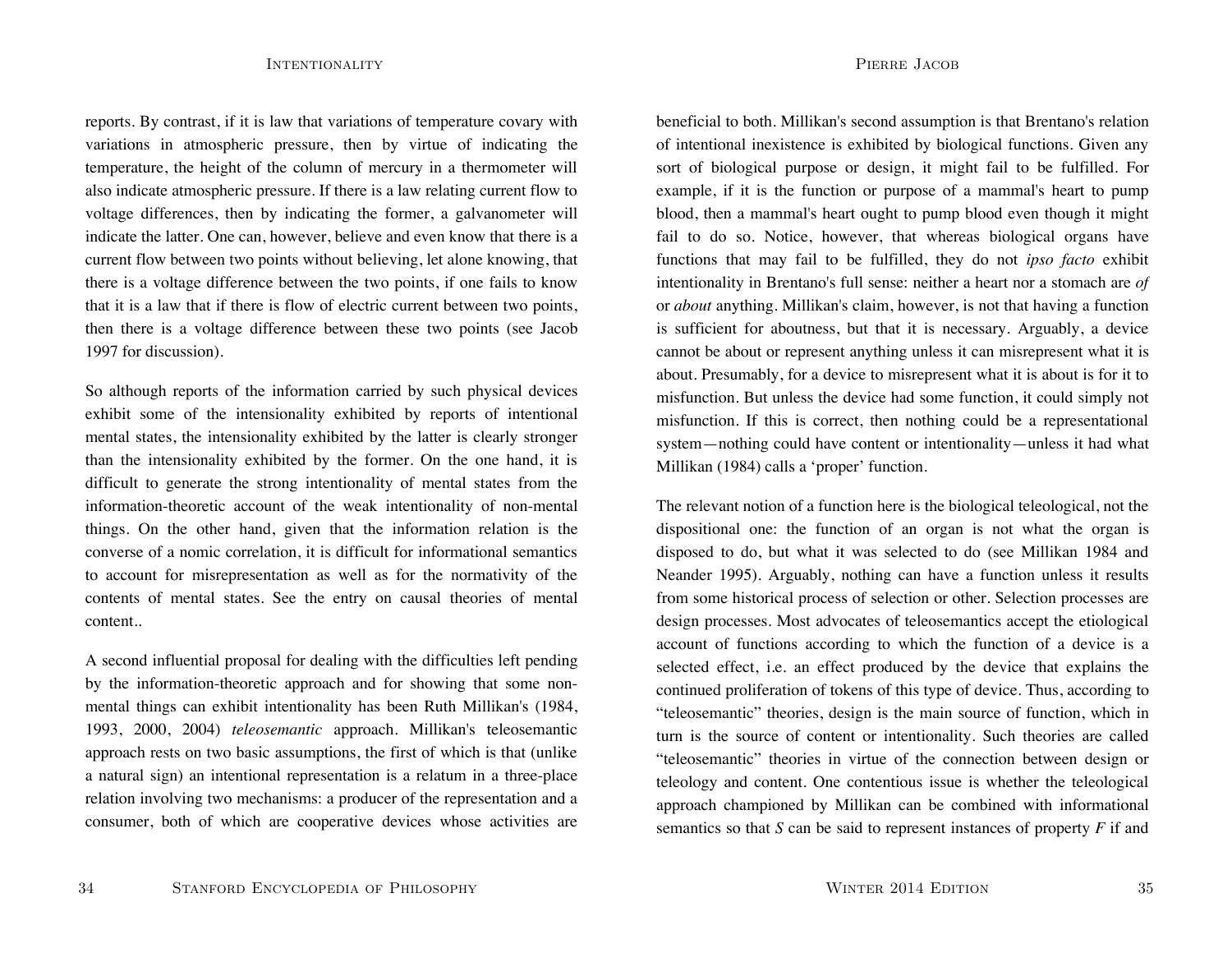only if it is *S*'s function to carry information about *F*. Against this proposal, Millikan (2004) has argued that the information carried by a sign depends on its causes, not its effects. But according to teleosemantics and the etiological approach to functions, the function of a device is one of its effects: it does not depend on its causes. For further discussion, see the SEP entry on teleological theories of mental content and the papers collected in Ryder, Kinsbury and Williford (eds.)(2011).

Now, selection processes can be intentional or non-intentional. Artifacts (including words and other symbols of natural languages) derive their functions from some intentional process. While psychological mechanisms (e.g. belief-forming mechanisms) derive their proper functions from a *non*-intentional selection process, particular belief states have derived proper functions. The paradigmatic non-intentional process is the process of natural selection by which Charles Darwin explained the phylogenetic evolution of biological species: natural selection sorts organisms that survive. But no intentional agent is responsible for the sorting. Millikan (1984, 2004, 2005) has also extended her teleosemantic approach to the contents of intentional conventional signs (i.e. linguistic symbols). If this sort of teleosemantic proposal could be fully worked out, then it would kill two birds with one stone. On the one hand, it would point a way in which the intentionality of minds derives from the intentionality of biological things (see Rowlands 1999 for discussion). On the other hand, it would show that some of the normativity of mental states is already exhibited by biological functions (see Neander, 1995). Both questions are currently topics of much discussion in the philosophy of mind. Many philosophers such as Davidson (1980), Kripke (1982), McDowell (1994) and Putnam (1988, 1994), for example, have either expressed serious reservations about the program or provided reasons for scepticism. For further discussion, see the essays in MacDonald and Papineau (eds.)(2006) and also the entries on teleological theories of mental content and teleological notions in biology.

# 10. Is intentionality exhibited by all mental phenomena?

Perceptions, beliefs, desires and intentions and many other "propositional attitudes" are mental states with intentionality. They are about or represent objects and states of affairs under a particular psychological mode or format. Perceptions, beliefs, desires and intentions illustrate a basic duality of the intentionality of the mental: the duality between mind-to-world and world-to-mind directions of fit. In order to clarify this duality, Elizabeth Anscombe (1957, 56) considers a mere "shopping list". The list may either be used as a set of instructions (or a blueprint) for action by a customer in a store or it can be used as an inventory by a detective whose purpose is to draw a record of what the customer is buying. In the former case, the list is not to be revised in the light of what lies in the customer's grocery bag. But in the latter case, it is. If a mismatch should occur between the content of the grocery bag and the list used by the customer, then the blame should be put on the customer, not on the list. In the case of a mismatch between the content of the bag and the list drawn by the detective, the detective should correct his list.

Building on Anscombe's insight, Searle (1983) argues that there are two opposite "directions of fit" that either speech acts or mental states can exemplify: just as the speech act of assertion has a word-to-world direction of fit, beliefs and perceptions have a mind-to-world direction of fit. It is the function of an assertion to state a fact or an actual state of affairs. Similarly, it is the function of a belief and a perception to match a fact. Unlike assertions, orders have a world-to-word direction of fit. Unlike beliefs and perceptions, desires and intentions have a world-tomind direction of fit. It is the function of an order to represent a non-actual possible or impossible state of affairs. Similarly, it is the function of a desire and an intention to represent a non-actual possible or impossible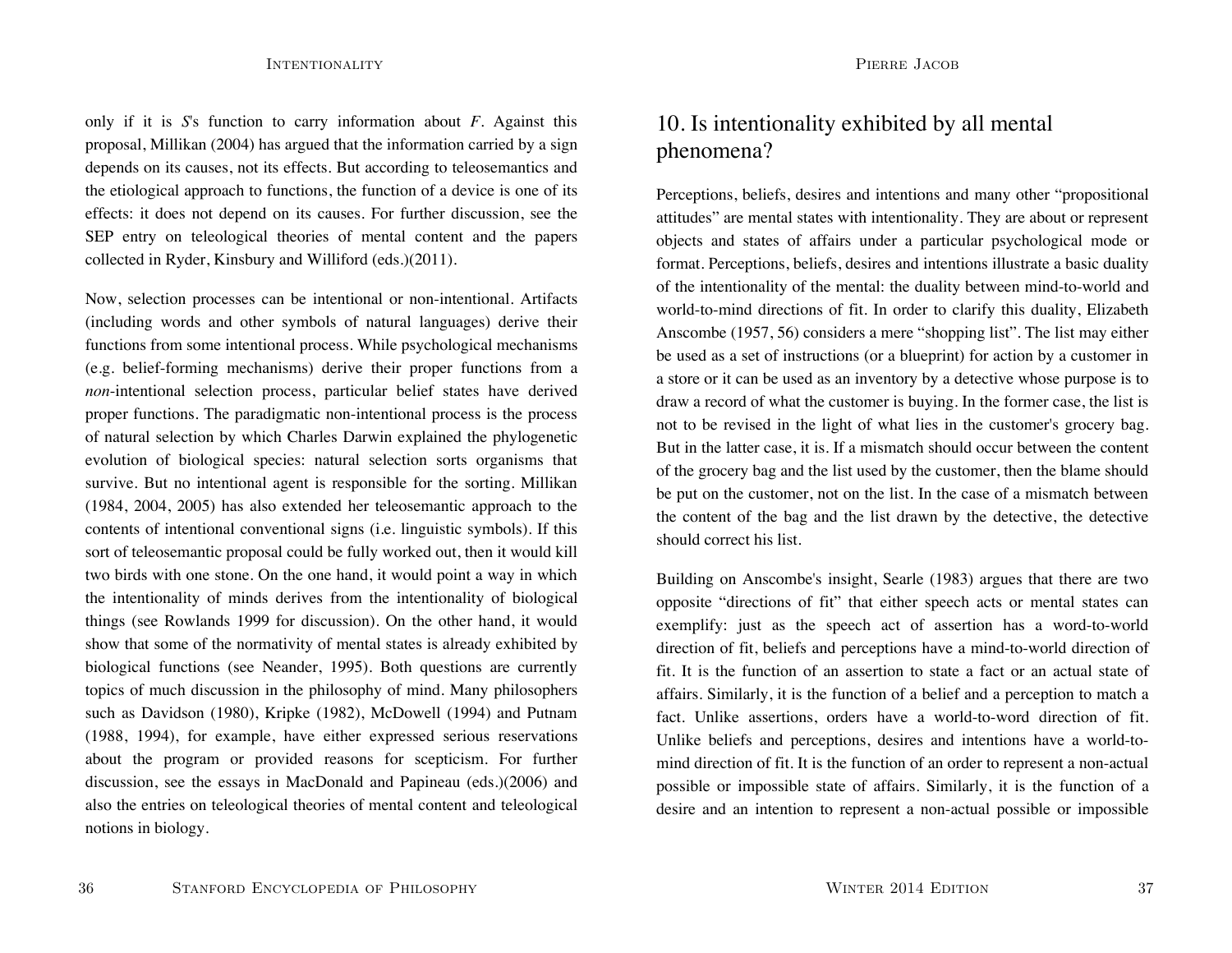#### state of affairs.

Now the following questions arise: are Brentano and the phenomenological tradition right? Do all mental states exhibit intentionality? Is intentionality a feature of every aspect of human experience? Are all forms of consciousness consciousness *of* something? Does every mental state possess one or the other direction of fit? Do sensations (e.g., pains), feelings, emotions (e.g., depression) all exhibit intentionality? These questions are very controversial in contemporary philosophy of mind. Before examining various contradictory answers to these questions, a preliminary question is relevant. Whether Brentano was right or not, why should we want a mark or a criterion of the mental at all?

The question of why we should seek a criterion of the mental at all has been made pressing by some recent remarks of the linguist Noam Chomsky (2000, 75, 106), according to whom methodological naturalism mandates that we use terms like 'mind' and 'mental' on a par with terms like 'chemical', 'optical' or 'electrical.' Since we do not seek to determine the true criterion of the electrical or the mark of the chemical, by naturalistic parity of reasoning, Chomsky argues, we should no more seek a criterion of the mental. Whether we need criteria respectively for the chemical and for the optical, it is a genuine issue whether the English word 'mental' can justifiably apply to things as diverse as e.g., a pain and the belief that 5 is a prime number. As Richard Rorty (1979, 22) has put it, "the attempt to hitch pains and beliefs together seems ad hoc—they don't seem to have anything in common except our refusal to call them 'physical'". His conclusion is that the word 'mental' expresses no single property, let alone a 'natural kind.' On Rorty's irrealist view, the word 'mental' is just part of an academic language-game with no scientific explanatory import.

Thus, Rorty's radical irrealist picture of the mind relies on the observation

that pains and arithmetical beliefs seem to have nothing in common. Not many contemporary philosophers of mind would accept Rorty's irrealist picture of the mind. But most do recognize that if minds are real, then *two* problems arise: the problem of intentionality and the problem of consciousness or conscious phenomenal experience. Most would claim that a solution to the problem of intentionality is not *ipso facto* a solution to the problem of consciousness. Why is that so?

Human beings can experience the world in various ways by means of several distinct sensory modalities (vision, audition, touch, olfaction). They are also aware of parts of their bodies as when they suffer pains. The problem of consciousness is often called "the problem of *qualia*" because states with a strong phenomenal character—like pains, visual or olfactory sensations—are states that introspectively seem endowed with a strong intrinsic subjective quality. The general problem of consciousness is to explain, in Thomas Nagel's (1974) famous phrase, "what it is like" to be a certain creature with a phenomenal experience. What is the phenomenal character—the phenomenology—of the various forms of human experience? Few if any philosophers—physicalist or otherwise—are inclined to assume that, unlike intentionality, phenomenal consciousness can be exemplified by non-mental things. Not many would deny that, although pains, visual sensations, olfactory sensations, auditive sensations are very different experiences, nonetheless they all exhibit a common property called "phenomenal consciousness". From both a scientific and a physicalist perspective, the questions arise whether phenomenal consciousness is physical and whether it can be explained in physical terms, i.e., as a result of processes happening in the brain.

As many philosophers are willing to recognize, the concept expressed by the word 'consciousness' is much in need of clarification. Three suchclarifications are worth mentioning. Two of them consist in a pair of distinctions drawn by David Rosenthal (1986). One distinction is between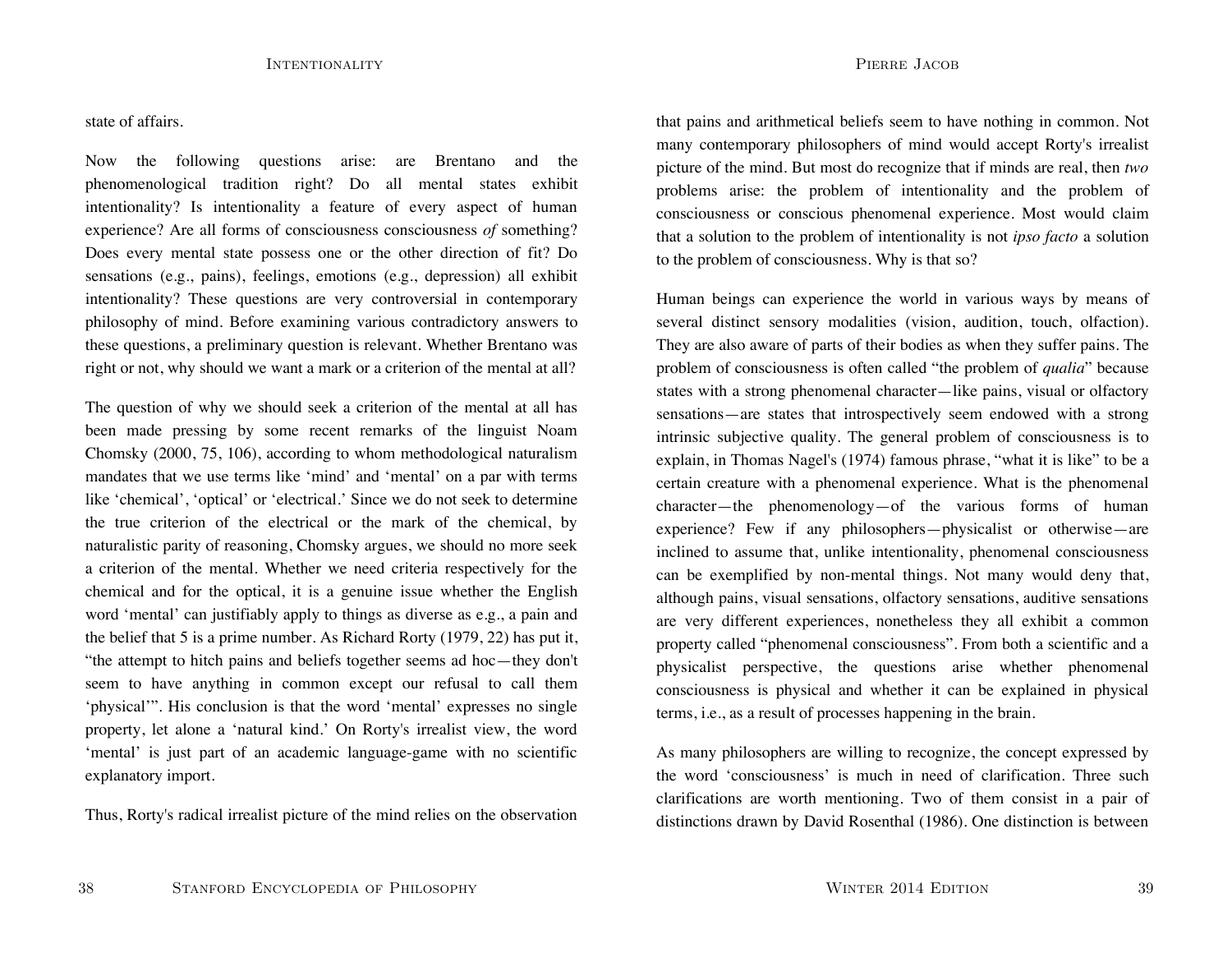creature consciousness and state consciousness. The other distinction isbetween transitive and intransitive consciousness. A creature can be saidto be 'intransitively' conscious if she is alive and normally responsive to ongoing stimuli. She stops being intransitively conscious while in a dreamless sleep, if she is knocked out, drugged or comatose. A creature can be said to be 'transitively' conscious if she is conscious *of* things, properties and relations in her environment. Whereas a creature can be both intransitively conscious and transitively conscious of something, a mental state can only be intransitively conscious. One important aspect of the problem of consciousness is the problem of how to draw the line between conscious and unconscious mental states. A third clarification hasbeen Ned Block's (1995) distinction between access consciousness (or Aconsciousness) and phenomenal consciousness (or P-consciousness). Whereas a state is said to be A-conscious if it is poised for free use in reasoning and for direct rational control of action and speech (i.e. available or accessible to several cognitive mechanisms), the Pconsciousness of a state is what it is like to be in that state (whether or not it has A-consciousness). In recent work, Block (2007) has argued that much evidence from the cognitive scientific investigation of the visual system corroborates his distinction between P- and A-consciousness. For example, on his interpretation, experiments on change blindness and also the neuropsychological investigation of brain-lesioned human patients with neglect show that attention and working memory are necessary parts of A-consciousness, but not of P-consciousness. What makes a state Aconscious is that its content is made available to various cognitive systems (e.g. attention and memory). Furthermore, not unless a visual stimulus is attended and stored in working memory can an individual report having seen it. But Block (2007) takes the evidence to show that an individual can be P-conscious of the content of an unreportable stimulus, i.e. a stimulus whose content has not been either attended or stored in working memory. For supporting arguments, see Dretske (2004, 2007). Block's interpretation PIERRE JACOB

of the cognitive scientific data has been criticized by scientific advocates of the so-called "global neuronal workspace model" of consciousness: see e.g. Dehaene et al. (2006) and Naccache and Dehaene (2007), which is a commentary to Block (2007). The global neuronal workspace model of consciousness nicely fits with Dennett's (1991, 2005) position on intentionality and consciousness (which he has himself dubbed the "fame (in the brain) theory of consciousness." (For further discussion of these issues, see the SEP entry on attention.)

On the one hand, the notion of transitive creature consciousness seems like a close cousin to the notion of intentionality. On the other hand, what makes a person's mental state A-conscious is that the person may have access to it. Presumably, a person may have conscious access to one of her A-conscious mental states in virtue of having some other mental state (e.g., a thought or belief) directed to it. So having states with intentionality seems like a condition for any mental state to be A-conscious. It follows that if the problem of consciousness is to be clearly distinguished from the problem of intentionality, the key question is that of explaining how a mental state can be P-conscious.

Many philosophers do not accept Brentano's third thesis that intentionality is the mark of all mental states. They do not reject Brentano's second thesis on the grounds that intentionality can be exhibited by some nonmental things. They reject it because, like Block (1996) and Peacocke (1983), they subscribe to a view that can be called 'anti-intentionalism,' according to which a person's conscious mental state has a phenomenal character that cannot be accounted either by its own intentionality (if it has any) or by the intentionality of some other of his or her mental states. Nor do they embrace Rorty's irrealist attitude towards the mental. Some of the philosophers, who fall under the label 'anti-intentionalism,' may accept the thesis that intentionality and the mental happen to coincide. But since they claim that intentionality in turn derives from phenomenal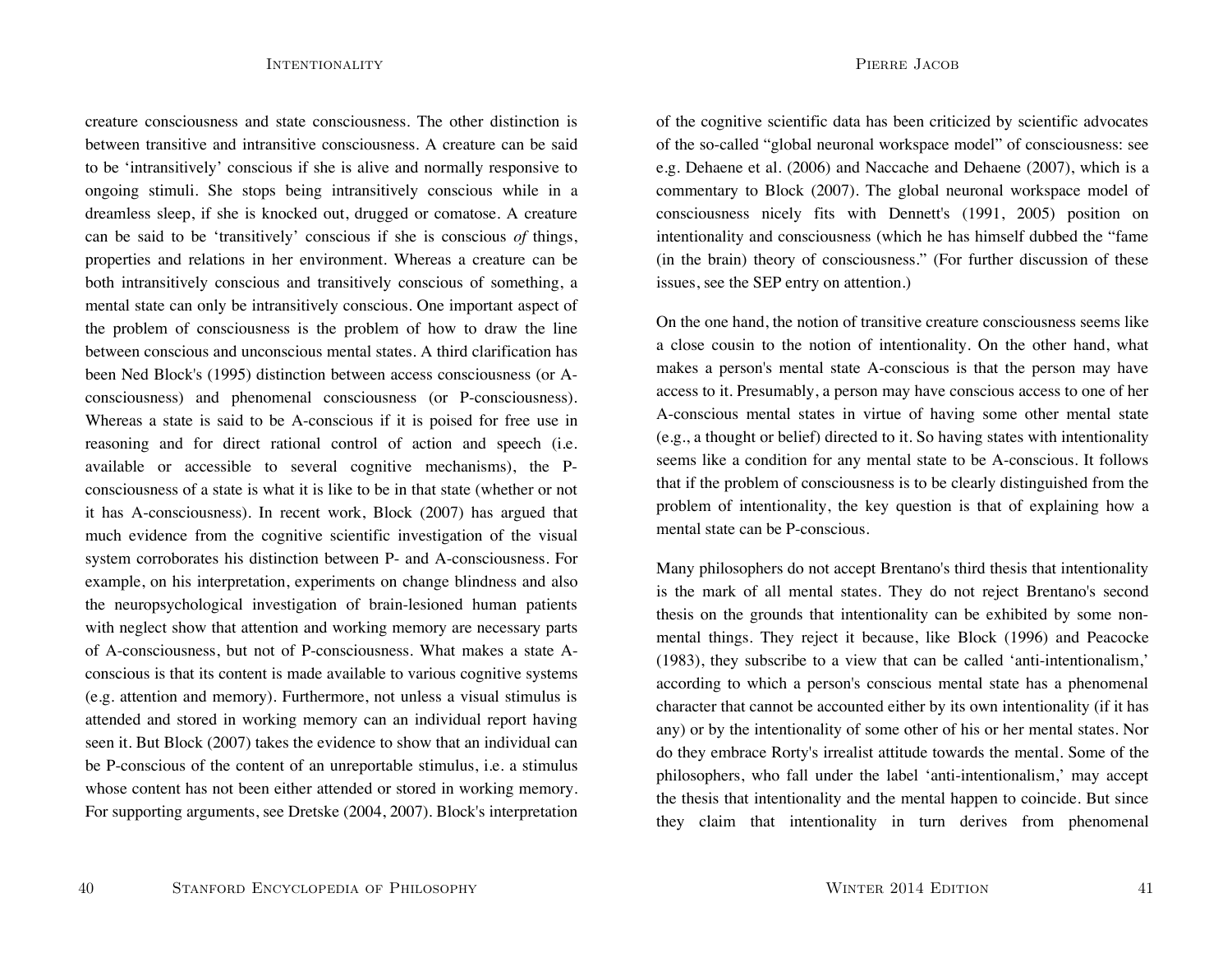consciousness, they are not quite faithful to the spirit of Brentano's thesis that intentionality is the constitutive feature of the mental.

The anti-intentionalists, who reject both Rorty's irrealism and Brentano's thesis that intentionality is the true mark of the mental, can be divided into two groups. Some, like Ned Block (1995, 1996), would accept a *dual* view according to which mental states fall into a division between intentional states and phenomenal states. As we shall see momentarily, this division is denied by the intentionalists. In between the intentionalists and the phenomenal realists, who accept the dual view, lies the intermediate view of philosophers such as Colin McGinn (1989), Sydney Shoemaker (1996) and Charles Siewert (1998), who see an intimate connection between intentional and phenomenal states.

Other anti-intentionalists, like John Searle (1990, 1992) and Galen Strawson (1994), go one step further and reject both Brentano's thesis and the dual view of the mind. They hold consciousness to be the true criterion of the mental. Arguably, as noted above, they might accept the thesis that intentionality coincides with the mental, but they hold the view that intentionality derives from consciousness. On the one hand, Strawson (1994) clearly holds phenomenal consciousness to be the true criterion of the mental. On the other hand, Searle (1992) embraces what he calls "the Connection principle," according to which unless a mental state is available to consciousness, it does not qualify as genuinely mental. As a result, Searle (1992) seems to endorse the view that availability to consciousness is the criterion of the mental. Now, the view that availability to consciousness is the true criterion of the mental entails that states and processes that are investigated by cognitive science and that are unavailable to consciousness will fail to qualify as genuine mental states. This view has been vigorously disputed by Chomsky (2000). On the natural assumption that beliefs are paradigmatic mental states, the view that phenomenal consciousness is the true criterion of the mental further

entails that there is something it is like to have such a propositional attitude as believing that  $5$  is a prime number—a consequence some find doubtful. If there was nothing it is like to believe that 5 is a prime number, then, according to the view that phenomenal consciousness is the criterion of the mental, many propositional attitudes would fail to qualify as genuine mental states. However, much recent work in the philosophy of mind has been recently devoted to the defense of so-called "cognitive phenomenology," according to which there is something it is like to believe that e.g. 5 is a prime number. See the SEP entry on consciousness and the papers collected in Bayne and Montague (eds.) (2011).

Many of the philosophers who accept a version of Brentano's thesis that all mental states exhibit intentionality try to show that the mysteries of phenomenal consciousness can either be explained away (i.e., dissolved) or that phenomenal consciousness derives from intentionality. Daniel Dennett (1988, 1991, 2001) has been the most consistent advocate of the view that the distinction between phenomenal consciousness and access consciousness has been overrated and that *qualia* ought to 'quined,' i.e., resolutely denied and dispensed with.

So-called "intentionalists" are philosophers who think that phenomenal consciousness can really be explained by intentionality because they think that phenomenal states are intentional states. On the intentionalist account, the phenomenal qualities of an experience are the properties that objects are represented as having in the experience. Some intentionalists, like Fred Dretske (1995) and Michael Tye (1995), think that whereas thoughts and propositional attitudes are mental representations with conceptual content, *qualia* or conscious experiences are mental representations with *nonconceptual content* (about which see Dretske 1981, Peacocke 1992, 2001 and the essays in Crane 1992). On their view, to have phenomenal features is to have a certain sort of nonconceptual content. On Tye's (1995) view, for example, pains are mental representations of bodily parts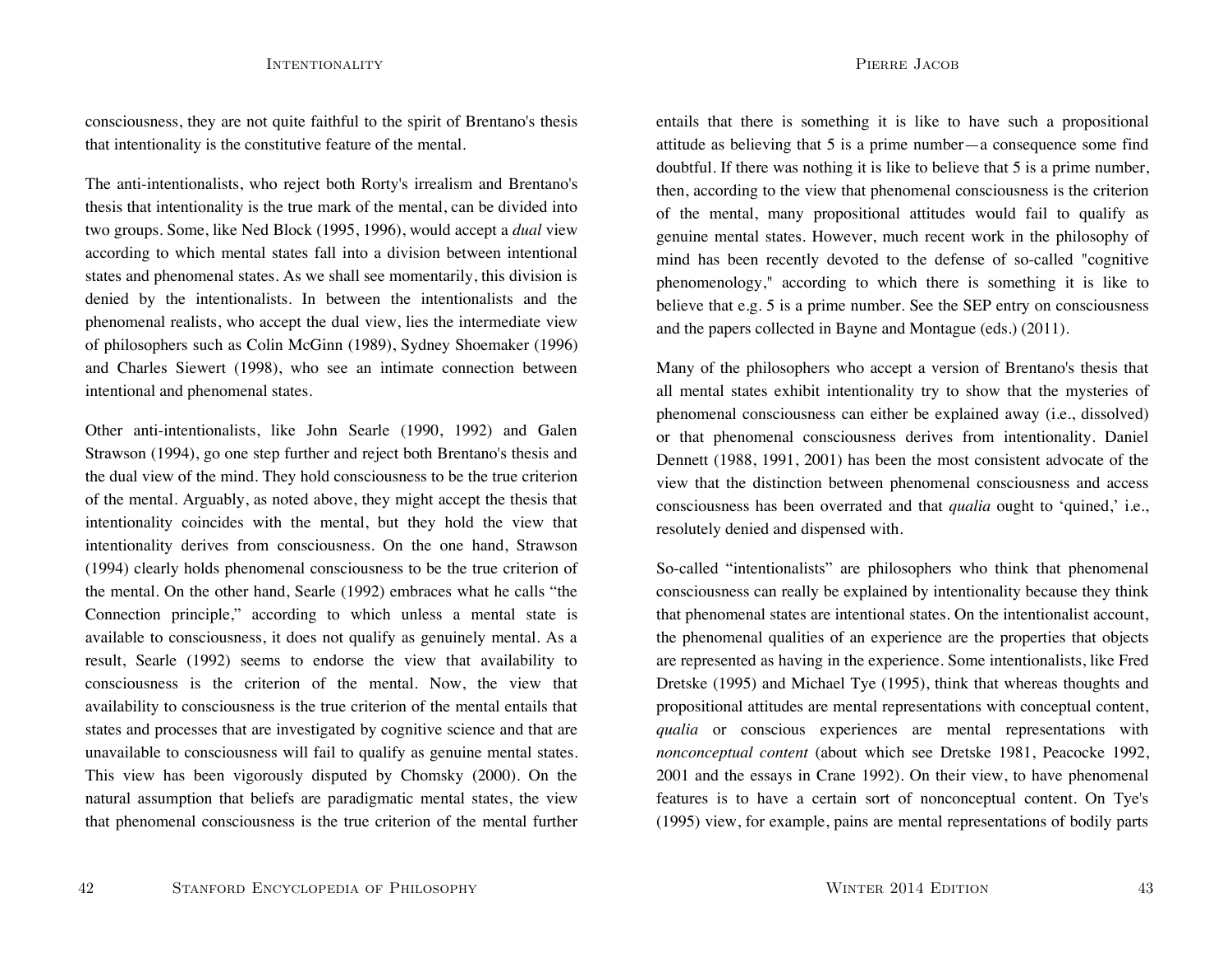and the phenomenal experience of a pain is the nonconceptual content of the bodily representation. Other intentionalists such as Elizabeth Anscombe (1965) and especially John McDowell (1994), who are skeptical of the distinction between conceptual and nonconceptual content, will appeal to other criteria, e.g., functional role, to account for phenomenal states (see the SEP entry on Nonconceptual mental content). For example, McDowell (1994) argues that the phenomenal content of experience can be explained in terms of a suitable notion of demonstrative conceptual content. Whether the intentionalist account can be extended to the phenomenal character of all experiences is at present an open question (cf. Crane, 2007).

Finally, according to David Rosenthal's "higher-order thought" theory of consciousness, what makes a person's mental state conscious is that the person is conscious of it by virtue of having formed a higher-order thought (or HOT) about it. Furthermore, the phenomenal character of a person's sensory experience—what it is like for the person to be in that state arises from the fact that the person has formed a HOT about it. The problem with the HOT theory of phenomenal consciousness is that the theory entails that creatures who, like non-human animals and human babies, lack the ability to form HOTs will be deprived of phenomenal consciousness—a consequence many will find implausible (cf. Rosenthal, 1986, 2005). For further discussion, see the SEP entries on consciousness and intentionality and higher-order theories of consciousness.

# 11. Externalism and the explanatory role of intentionality

Section 2 ended on the question: how can we reconcile the fact that singular thoughts are local mental phenomena with the relational character of their intentionality? It is uncontroversial that many of an individual's propositional attitudes are about or of objects. Hilary Putnam (1974) has

argued in favor of a more controversial doctrine called "externalism" according to which the identity (or individuation) of the contents of many of an individual's thoughts and propositional attitudes may depend on objects, properties and relations exemplified in the individual's environment. Putnam imagines a planet, Twin-Earth, on which the substance XYZ (different from  $H_2O$ ) plays exactly the same role as  $H_2O$ plays on Earth: it is the odorless substance that in a liquid state fills rivers, lakes and oceans. It can evaporate and freeze into ice. People drink it and so and so forth. Suppose English speakers on Twin-Earth call XYZ 'water.' Now consider Oscar, an English speaker on Earth, and Oscar's twin, Twoscar, an English speaker on Twin-Earth. Suppose that they are in exactly the same brain state when they entertain simultaneously a thought they would both express with the English sentence 'Water flows.' Oscar's thought and utterance are true if and only if  $H<sub>2</sub>O$  flows. Twoscar's thought and utterance are true if and only if XYZ flows. Thus, the content of Oscar's thought is different from the content of Twoscar's thought. On the basis of his thought-experiment, Putnam concluded that 'broadly' individuated, the content of an individual's thought about a natural kind depends on the nature of the environment. It is not entirely fixed by the internal physical and functional state of the individual's brain. The externalist conclusion that the meaning of the English word 'water' (or the content of the concept thereby expressed) crucially depends on the assumption that the difference between Earth and Twin-Earth do not cause any relevant distinction between Oscar's and Twoscar's brains (and/or internal cognitive resources).

Tyler Burge (1979) has designed more general thought experiments whose scope is broader than thoughts about natural kinds: they apply to thoughts about anything. On their basis, he argues for a social version of externalism according to which what an individual thinks may depend upon what members of his or her linguistic community think. If externalism (either social or non social) is correct, then it raises an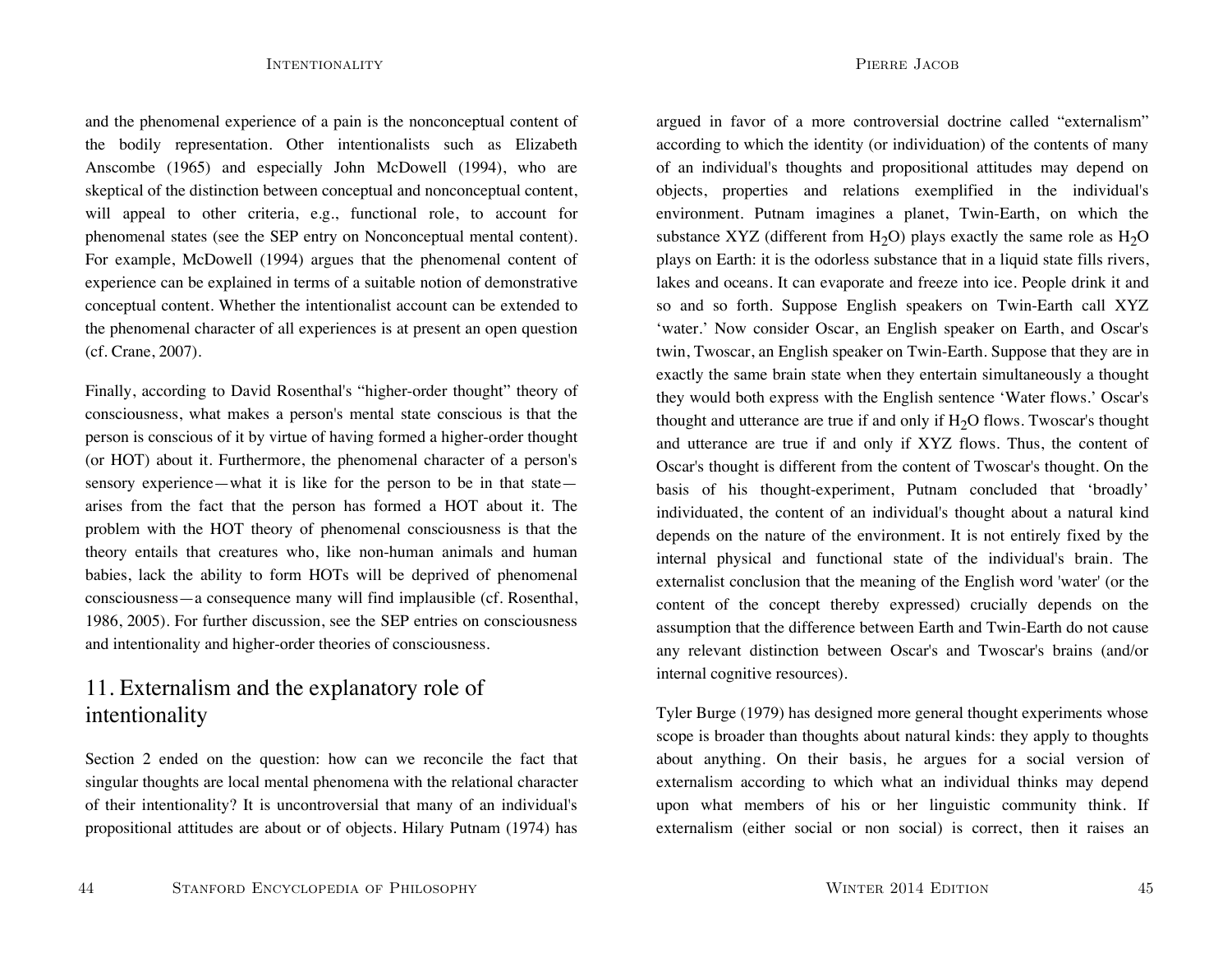important puzzle for mental causation.

Before examining the tension between content (or meaning) externalism and mental causation, however, it is worth briefly discussing a still more recent doctrine first advocated by Andy Clark and David Chalmers (1998) and known as "the extended mind thesis", "active externalism" or "vehicle externalism". Advocates of content externalism based on Twin-Eartharguments have stressed the contribution of distant historical and/or spatial features of the (social and non-social) environment to the individuation of the contents of an individual's psychological states. Advocates of the extended mind thesis stress instead the fact that the contribution of nonmental vehicles with content (e.g. maps), located outside an individual's skull and skin, is not dissociable from the contribution of an individual's internal brain processes to the execution of many of an individual's higher cognitive processes (e.g. arithmetical calculations) (cf. also Rowlands, 1999). Building on and systematizing earlier ideas of Dennett (1996) and Haugeland (1995), Clark and Chalmers (1998) have offered two complementary arguments in favor of the extended mind thesis: the cognitive enhancement and the functional equivalence arguments.

The main premiss of the cognitive enhancement argument displays the role of tools (pen and paper to perform long multiplications, physical rearrangements of letter tiles to prompt word recall in Scrabble, the nautical slide rule, and the general paraphernalia of language, books, diagrams, and culture) in facilitating and promoting an individual's success in achieving a number of cognitive tasks. The conclusion is that such non-mental tools are part and parcel of the relevant cognitive processes. Arguably, the cognitive enhancement argument applies not only to non-bodily tools but to bodily tools (e.g. an individual's hands used in tasks of counting) as well. If so, then the further question arises to what extent the idea of embodied cognition could or not be seen as a particular case of the extended mind thesis, according to which an individual's mind

should not be identified to her brain alone. Some philosophers (especially in the phenomenological tradition) are tempted to embrace what Clark (2008) dubs "body-centrism" and to argue that since the sense of bodily ownership applies to bodily tools only, not to non-bodily tools, embodied cognition should not be construed merely as a special case of the extended mind thesis, on the grounds that the special sense of bodily ownership applies to bodily tools, not to non-bodily tools. (See the SEP entries on embodied cognition and bodily awareness.)

Clark and Chalmers's second functional equivalence argument is a thought experiment involving two separate individuals, Inga and Otto, with the same desire to visit the Museum of Modern Art (MOMA) in New York City. Whereas Inga, a healthy adult, relies on her biological memory, Otto, a patient with Alzheimer's disease, must consult his notebook in order to retrieve the address of the Museum. According to Clark and Chalmers, not only do Inga and Otto share the same desire to visit the MOMA, but their respective action is also guided by a belief with one and the same content about the address of the MOMA. Since Otto's notebook has played the same functional role as Inga's biological memory in generating their respective belief and in accounting for their respective action, the conclusion is that the vehicles of an individual's beliefs can be locatedoutside the individual's skull.

Thus, the leading intuition underlying the extended mind thesis is that storing information in some external memory device may off-load some of the burden of internal cognitive processes. The way the extended mind thesis supports content externalism seems to differ from standard Twin-Earth arguments in at least one interesting respect. Standard Twin-Earth arguments for content externalism presuppose that an individual's brain and/or cognitive resources are kept constant throughout variations in the individual's environment relevant to establishing the contribution of the social or non-social environment to the individuation of the content of the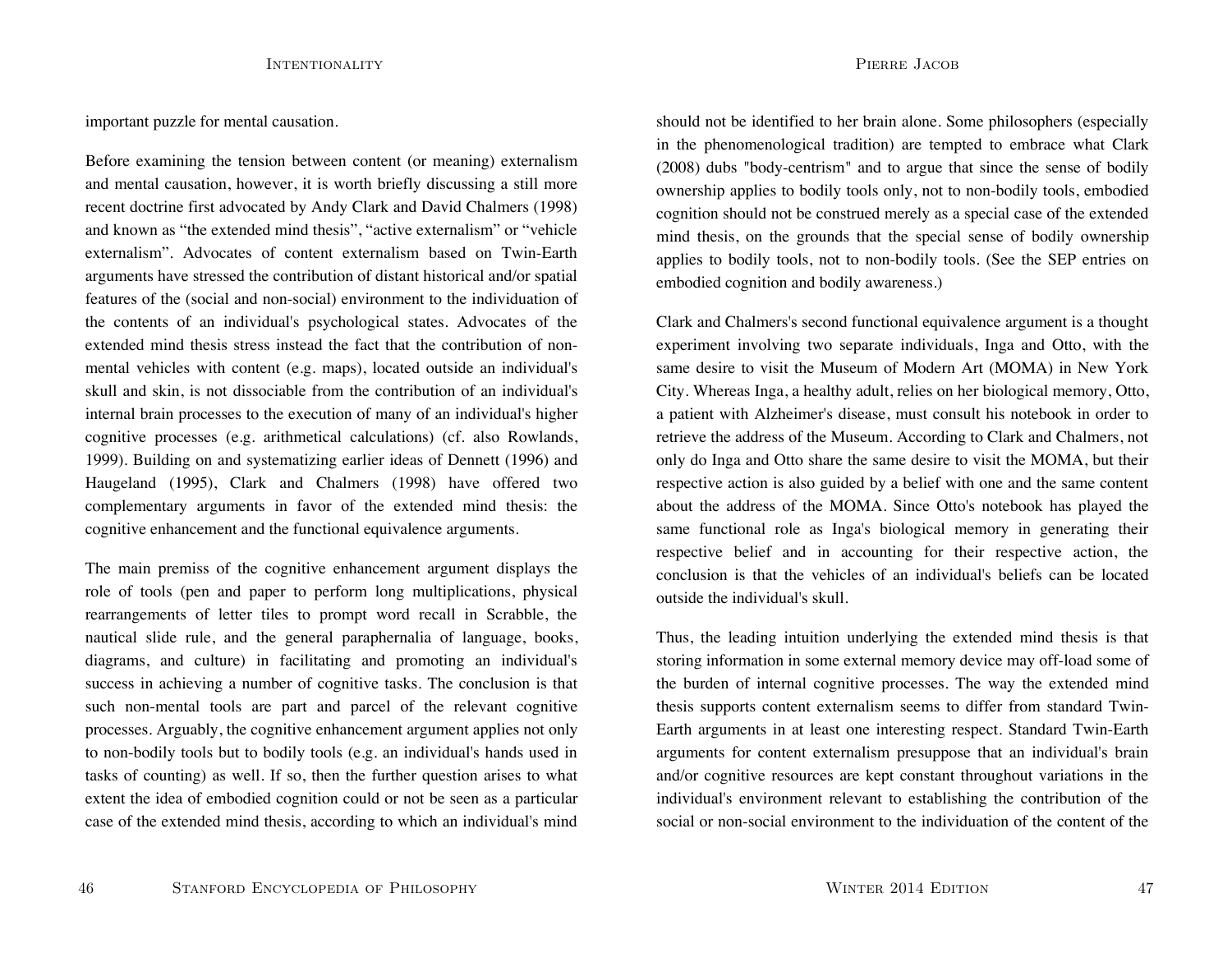individual's psychological state. By contrast, arguments for content externalism based on the extended mind thesis seem to require changes in an individual's brain and/or cognitive resources, at some point or other, throughout variations in the individual's environment. For example, some of the arguments based on the extended mind thesis depend on a cognitive trade-off. Otto could not store in, and retrieve from, his notebook the address of the MOMA unless his brain enabled him to read and write. Butunlike Otto, Inga's brain need not enable her to read and write in order to visit the MOMA. Having memorized the address, she might rely on verbal communication in order to find the right building.

In the spirit of Twin-Earth arguments, Clark and Chalmers (1998) do consider twin-Otto, who, unlike Otto, was wrongly told, and wrote down in his notebook, that the MOMA is on 51st street, not on 53rd street. Of course, from then on, unlike Oscar on Earth and his twin on Twin-Earth, Otto and twin-Otto will not be behavioral twins: given their identical desire to visit the MOMA, Otto will go to 53rd street and twin-Otto will go to 51st street. Clark and Chalmers (1998) further assume that at some later point in their lives, all memory traces in the respective brains of Otto and twin-Otto are wiped out. After this occurs, Otto and twin-Otto have different beliefs about the location of the MOMA, but their brains are physically indistinguishable. So what they believe does not supervene on the current state of their respective brains alone. But although they are now synchronic physical twins, unlike Oscar on Earth and twin-Oscar on Twin-Earth, they are not diachronic physical twins because of past differences. Without a change in the physical properties of their respective brains at some point in the past, Otto and twin-Otto could not be physical twins now. For further critical discussion of the extended mind thesis, cf. e.g. Adams and Aizawa (2001) and for replies to criticisms cf. Clark (2008).

We now turn to the tension between content externalism and mental

causation. The general form of the problem of mental causation is the problem of how the mind can produce causal effects on the physical world. In particular, the problem is: how can an individual's states of mind cause him to produce some bodily movement? This problem, which has different facets (see Kim 1998 for a discussion of the several facets of the problem of mental causation), turned out to be a difficult problem for Descartes' ontological dualism. The issue relevant to intentionality arises from the conflict between externalism and the locality assumption according to which causal processes are local processes. This issue has nothing especially to do with ontological dualism: it arises on physicalist assumptions.

There are good reasons why, unlike the intrinsic properties of a cause *<sup>c</sup>*, its extrinsic properties cannot be causally efficacious in the process whereby *<sup>c</sup>* produces its effect. For example, what makes a Euro coin worth one Euro is that, in addition to its intrinsic physical properties, it bears an extrinsic historical relation to some European governmental agency. Even though two metal disks might be physically indistinguishable, one might be a genuine Euro coin and the other might be a counterfeit. If so, then the coin's monetary value is not identical to its intrinsic physical properties. Nor does it supervene on its intrinsic physical properties (see Kim, 1993 for the concept of supervenience): fixing their intrinsic physical properties does not suffice to fix their respective monetary value. A coin's monetary value also depends on its history. Consider a vending machine designed to yield drinks upon receiving coins worth one Euro. It is sensitive to the coin's physical properties, not to its monetary value *per se*. If the content or intentionality of an individual's belief and/or desire is, like a coin's monetary value, one of its extrinsic properties, then how can it be causally efficacious in the production of one of the individual's bodily movements? How can the belief or desire produce a physical effect in virtue of its content?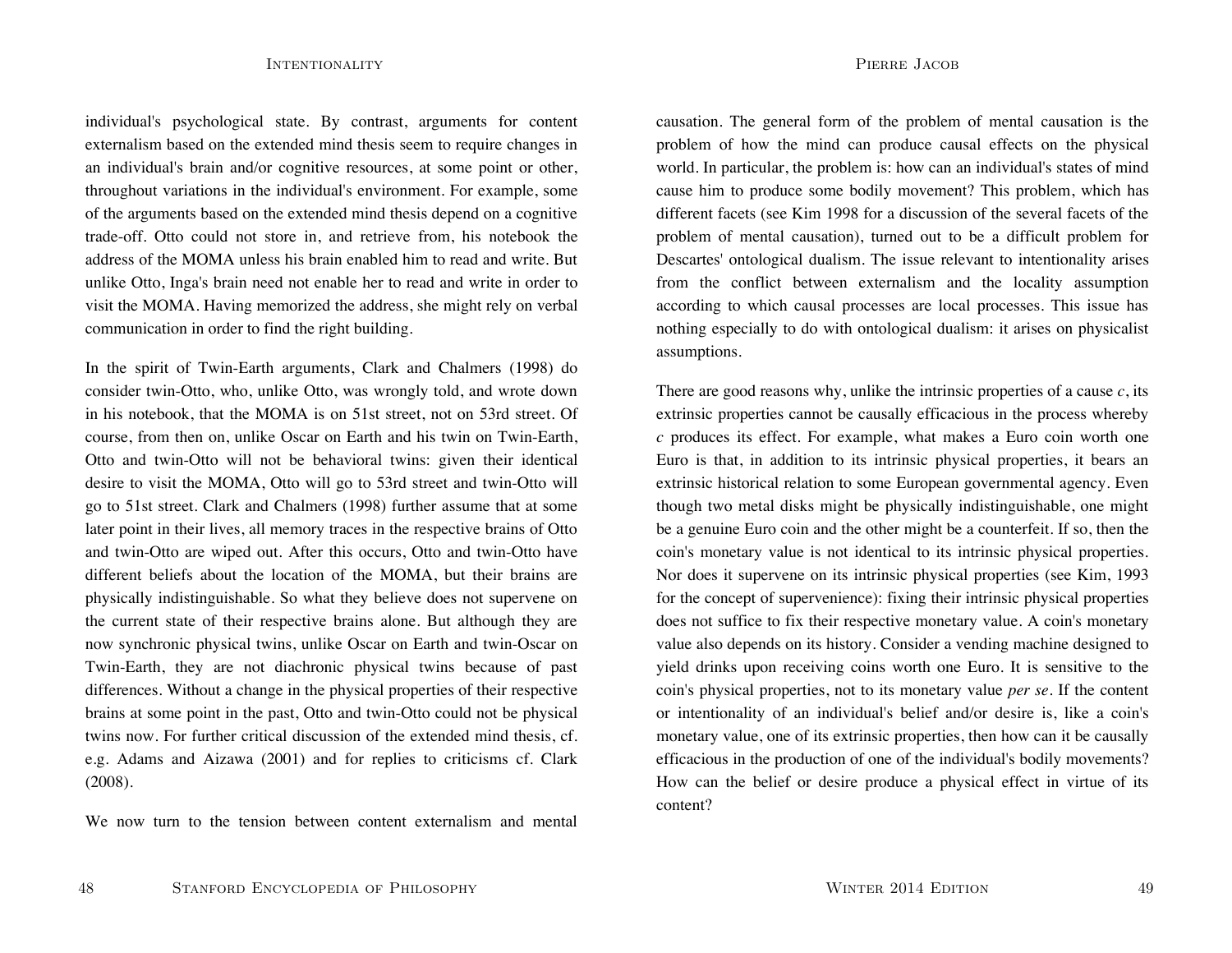One reaction to the conflict between the locality of causation and externalism has been to question the requirement that unless some property  $P$  of a cause  $c$  is either one of  $c$ 's intrinsic properties or it supervenes on some of *c*'s intrinsic properties, *P* cannot be causally efficacious. Baker (1993) and Burge (1986, 1993) argue that much valid explanatory practice in the special sciences shows that this assumption is simply not acceptable.

Another reaction has been just to concede that intentionality is *epiphenomenal* or that no mental state can ever be causally efficacious in virtue of its intentional content. If so, then (contrary to common sense) what one does is not causally explained by what one intends, believes and desires. One example of the epiphenomenalist view of intentionality is Stephen Stich's (1983) "syntactical view of the mind." If, as Fodor has argued (see section 8), there is a language of thought consisting of mental symbols, then, according to the syntactical view of the mind, only the syntactic properties, not the semantic properties, of mental symbols can be causally efficacious. Another example has been Daniel Dennett (1987), according to whom the intentional stance is merely a useful predictive heuristic with no explanatory import. On Dennett's view, there cannot be what Haugeland (1981) calls a "semantic engine."

Intentional realists, however, will not easily concede the epiphenomenalism of intentionality, since for them, a test of the reality of a property is that it can be causally efficacious. Intentional realists who want to save the causal efficacy of intentionality divide into two broad groups. Some accept the requirement that only if it supervenes on the intrinsic physical properties of an individual's brain can the intentionality of a mental state be causally efficacious. The challenge then is to elaborate a two-tiered account of intentionality according to which one dimension of intentionality does, and the other does not, supervene on the intrinsic properties of an individual's brain. Other intentional realists deny the

supervenience requirement and elaborate a suitable notion of what intentionality is supposed to explain—or what is the proper *explanandum* of a causal explanation in the *explanans* of which intentionality might figure prominently.

In the case of singular beliefs, the two-tiered account of intentionality is motivated by the considerations reviewed in section 3 that led Frege to distinguish two dimensions of the content of a belief, which he called respectively the sense (*Sinn*) or mode of presentation and the reference (*Bedeutung*). Recall Ava who believed that Hesperus is shining and who did not believe that Phosphorus is shining on the grounds that she believed that Hesperus and Phosphorus are two distinct celestial bodies. Although both beliefs are of one and the same object (since Hesperus is Phosphorus), there is a sense in which the two beliefs have distinct contents for they represent one and the same object in distinct ways. *What* is represented is the same. *How* it is represented is not.

Many philosophers have tried to respond to the challenge of epiphenomenalism by drawing a distinction between the broad and the narrow content of a belief (see e.g., Fodor 1981, 1987, Kaplan 1989, Perry 1993). Let two identical twins both simultaneously believe that the cup in front of them contains coffee. Suppose that the distinct cups  $c$  and  $c'$  are perceptually indistinguishable from each other. The twins' beliefs have different broad contents because they have different truth-conditions: one is true if and only if *c* contains coffee. The other is true if and only if *c*<sup>ʹ</sup> contains coffee and  $c$  is distinct from  $c'$ . On the two-tiered account, however, both beliefs share the same narrow content. This is why, given that they both have a desire for a sip of coffee, they do the same thing: namely, grasp the cup in front of them. On the two-tiered account, externalism is true of broad content. But narrow content is internal to anindividual's mind. A problem with this strategy is that it is not clear just how narrow content is to be individuated.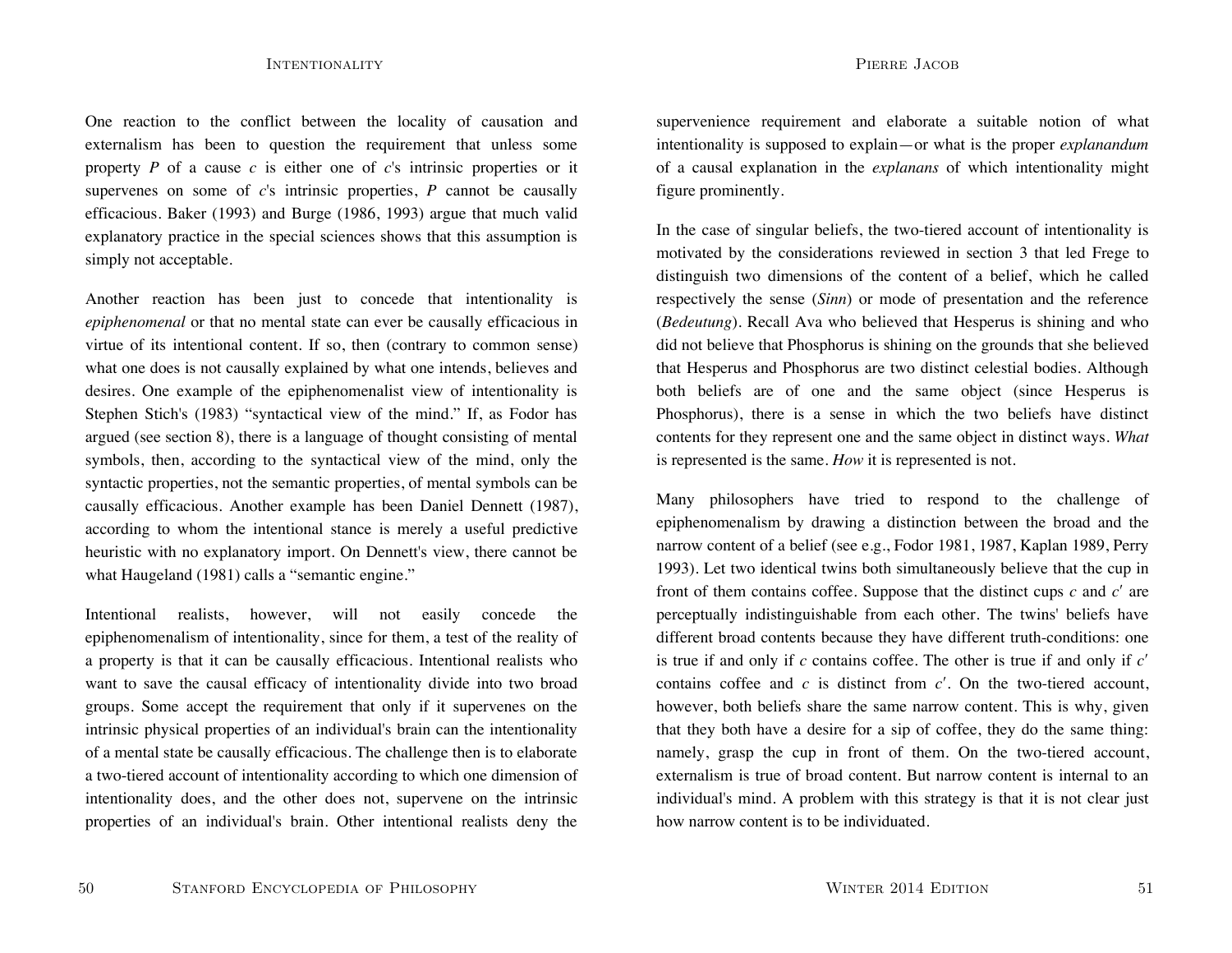An entirely different reaction to the conflict between the locality of causation and externalism has been to grant that what one intends, believes or desires does not causally explain one's bodily movement and then argue that it may nonetheless contribute to the causal explanation of behavior. This strategy, which has been explored with subtlety by Fred Dretske (1988), is based on a distinction between bodily movement and behavior. Recall the vending machine that delivers drinks upon receiving coins worth one Euro. In the local process whereby the machine emits a can, the coin's monetary value can play no causal role since it is an extrinsic property of the coin that the machine cannot detect. The machine delivered e.g., a coke at time *t*, because it received a disk with the relevant physical intrinsic properties at time *t* < 1. The coin's monetary value *per se* has nothing to do with it. But now consider a different question about the machine's behavior: how come each time the machine receives objects with a certain kind of intrinsic physical properties, it responds by delivering a can? The answer to this question is that human engineers designed these machines so that they would be sensitive to objects with a special kind of intrinsic physical properties because these objects generally (if not always) also happen to exemplify a special monetary value: namely they are worth one Euro. If so, then the fact that disks exemplify a historical extrinsic property does play a role in the causal explanation of the structure of the machine's behavior.

As discussed in section 8, Ruth Millikan (1984, 1993, 2000, 2004) has argued at length that much of the intentionality of perceptual mental states derives from the non-intentional selection process at work in the phylogenetic evolution of species. Fred Dretske (1995) has argued that the intentionality of many of an individual's beliefs and desires results from an ontogenetic non-intentional process of selective learning. Mental states with intentionality are adaptive for they provide useful information about one's environment. If they are right, then arguably an individual's perceptions, beliefs and desires may have been recruited (either by

evolution or by learning) as causes of his or her bodily movements in virtue of their intentionality. The production of a bodily movement depends on the connections between sensory neurons and motor neurons. But the fact that some mental states exhibit intentionality would contribute to explaining why an individual's behavior consists in a pair whose coordinates are respectively an internal state and a bodily movement such

Thus, Dretske (1988) has espoused a componential view of behavior according to which an individual's behavior is not to be identified, as on the functionalist conception, with his or her bodily movement: behavior is the process whereby some of the individual's bodily movement is caused by one of his or her internal state. When the internal state has intentionality, the individual's behavior is intentional. On the componential view of behavior, the intentionality of an individual's mental state is not relevant to the causation of a particular bodily movement at time *t*. Rather, it is relevant to why types of movements are regularly caused by types of intentional states. The question is whether this move saves intentionality from epiphenomenalism.

# Bibliography

that the former causes the latter.

Adams, F., and Aizawa, K. (2001) "The bounds of cognition",

*Philosophical Psychology*, 14 (1): 43-64.

- Anscombe, G.E.M. (1957) *Intention*, Oxford: Blackwell.
- –––. (1965) "The intentionality of sensation: a grammatical feature," in No', A. and Thompson, E. (eds.)(2002) *Vision and Mind, Selected Readings in the Philosophy of Perception*, Cambridge, Mass.: MIT Press.
- Baker, L.R. (1993) "Metaphysics and mental causation," in Heil, J. and Mele, A. (eds.) *Mental Causation*, Oxford: Clarendon Press.
- Bayne, T., and Montague, M. (eds.) (2011) *Cognitive Phenomenology*.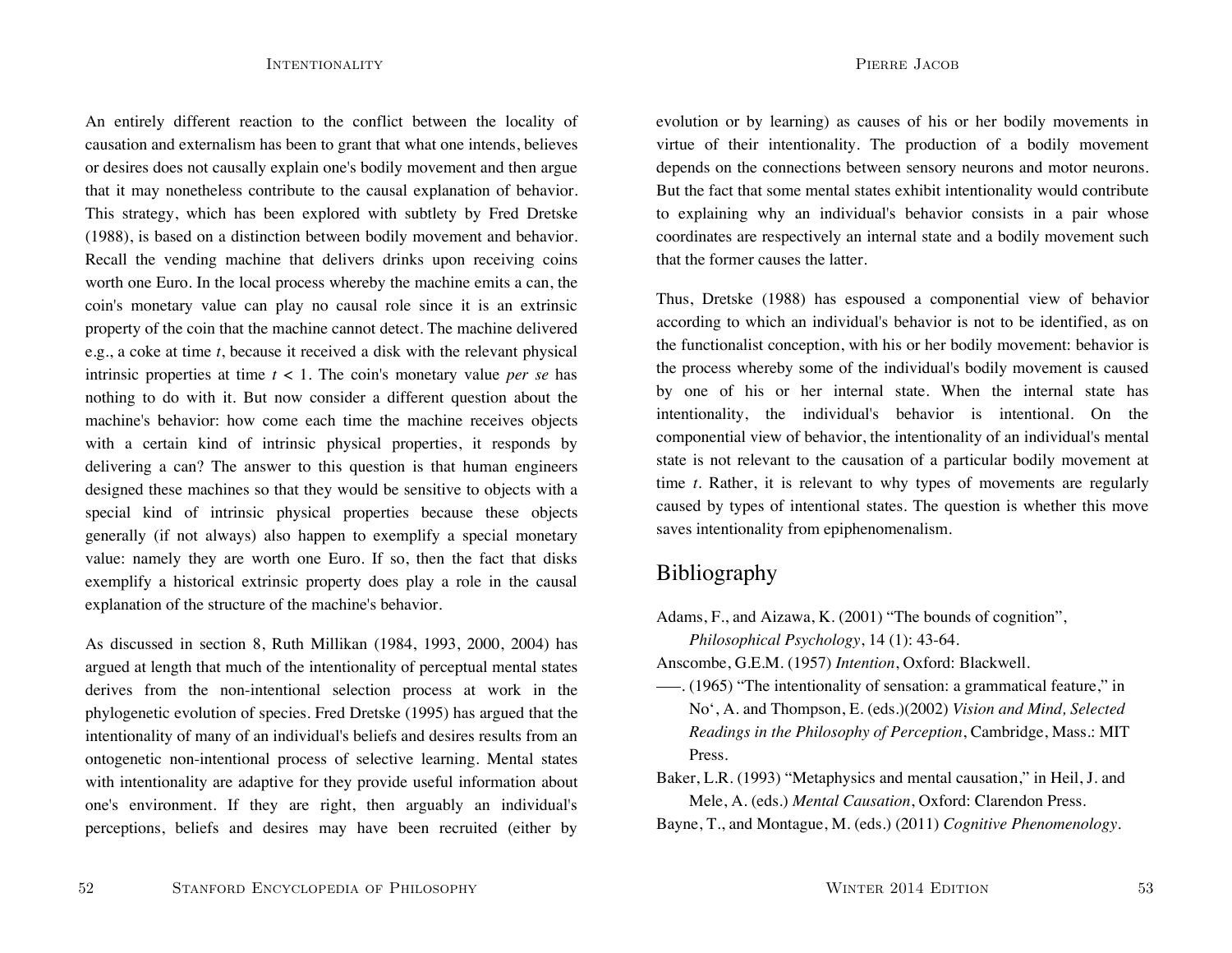Oxford and New York: Oxford University Press.

Bell, D. (1990) *Husserl*, London: Routledge and Kegan Paul.

- Block, N. (1995) "On a confusion about a function of consciousness," in Block, N., Flanagan, O. and Güzeldere, G. (eds.) *The Nature of Consciousness*, Cambridge, Mass.: MIT Press.
- –––. (1996) "Mental Paint and Mental Latex," in E. Villenueva, (ed.) *Philosophical Issues 7*, Northridge: Ridgeview Publishing Company.
- –––. (2007) "Consciousness, accessibility, and the mesh between psychology and neuroscience", *Behavioral and Brain Sciences*, 30: 481-538.
- Brentano, F. (1874/1911/1973) *Psychology from an Empirical Standpoint*, London: Routledge and Kegan Paul.
- Burge, T. (1977) "Belief *de re*," *Journal of Philosophy*, 74: 338-62.
- –––. (1979) "Individualism and the mental," in Chalmers, D. (ed.) (2002) *Philosophy of Mind, Classical and Contemporary Readings*, Oxford: Oxford University Press.
- –––. (1982) "Other bodies," in A. Woodfield, (ed.), *Thought and Object*, Oxford: Oxford University Press.
- –––. (1986) "Individualism and psychology," *Philosophical Review*, 95: 3- 46.
- –––. (1993) "Mind-Body causation and explanatory practice," in J. Heil and A. Mele (eds.), *Mental Causation*, Oxford: Clarendon Press.
- Carnap, R. (1947) *Meaning and Necessity*, Chicago: Chicago University Press.
- Chalmers, D. (1996) *The Conscious Mind*, Oxford: Oxford University Press.
- –––. (ed.) (2002) *Philosophy of Mind, Classical and Contemporary Readings*, Oxford: Oxford University Press.
- Chisholm, R. M. (1956) *Perceiving: a Philosophical Study*, chapter 11, selection in D. Rosenthal (ed.), *The Nature of Mind*, Oxford: Oxford University Press, 1990.
- Chomsky, N. (2000) *New Horizons in the Study of Language and Mind*, Cambridge: Cambridge University Press.
- Church, A. (1956) *Introduction to Mathematical Logic*, vol. 1, Princeton, N.J.: Princeton University Press.
- Churchland, P.M. (1989) *A Neurocomputational Perspective, The Nature of Mind and the Structure of Science*, Cambridge, Mass.: MIT Press.
- Clark, A. and Chalmers, D. (1998) "The extended mind," *Analysis*, 58 (1): 7-19.
- Clark, A. (2008) *Supersizing the Mind, Embodiment, Action, and Cognitive Extension*, Oxford: Oxford University Press.
- Crane, T. (1992) (ed.) *The Contents of Experience, Essays on Perception*, Cambridge: Cambridge University Press.
- –––. (1998) "Intentionality as the mark of the mental," in O'Hear, A. (ed.) *Contemporary Issues in the Philosophy of Mind*, Cambridge: Cambridge University Press.
- –––. (2003) *Elements of Mind, an Introduction to the Philosophy of Mind*, Oxford: Oxford University Press.
- –––. (2007) "Intentionalism," in Beckermann, A. and McLaughlin, P. (eds.) *Oxford Handbook to the Philosophy of Mind*, Oxford: Oxford University Press.
- –––. (2013) *The Objects of Thought*, Oxford: Oxford University Press.
- Davidson, D. (1980) *Essays on Events and Actions*, Oxford: Clarendon Press.
- Dehaene, S., Changeux, J.-P., Naccache, L., Sackur, J. and Sergent, C. (2006) "Conscious, preconscious, and subliminal processing: a testable taxonomy," *Trends in Cognitive Sciences*, 10: 204–211.
- Dennett, D.C. (1969) *Content and Consciousness*, London: Routledge and Kean Paul.
- –––. (1978) *Brainstorms, Philosophical Essays on Mind and Psychology*, Montgomery, Vt.: Bradford Books.
- –––. (1987) *The Intentional Stance*, Cambridge, Mass.: MIT Press.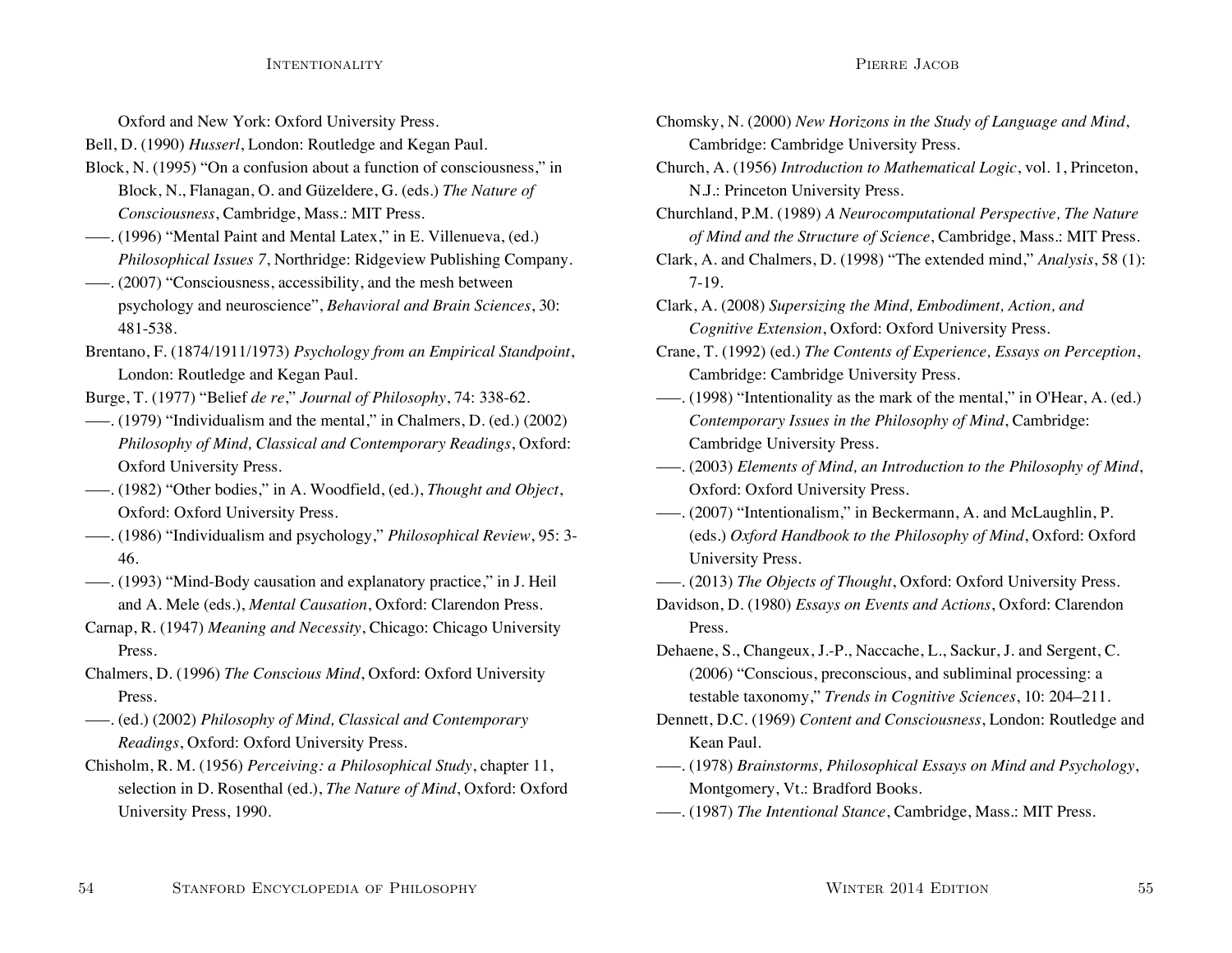- –––. (1988) "Quining qualia," in D. Chalmers, (ed.), *Philosophy of Mind, Classical and Contemporary Readings*, Oxford: Oxford University Press, 2002.
- –––. (1991) *Consciousness Explained*, Boston: Little Brown.
- ––– (2005) *Sweet Dreams: Philosophical Obstacles to a Science of Consciousness*, Cambridge, Mass.: MIT Press.
- ––– (1996) *Kinds of Mind*, New York: Basic Books.
- Dretske, F. (1969) *Seeing and Knowing*, London: Routledge and Kegan Paul.
- –––. (1980) "The intentionality of cognitive states," in D. Rosenthal (ed.), *The Nature of Mind*, Oxford: Oxford University Press, 1990.
- –––. (1981) *Knowledge and the Flow of Information*, Cambridge, Mass.: MIT Press.
- –––. (1988) *Explaining Behavior*, Cambridge, Mass.: MIT Press.
- –––. (1995) *Naturalizing the Mind*, Cambridge, Mass.: MIT Press.
- –––. (2004) "Change blindness," *Philosophical Studies*, 120: 1-18.
- –––. (2007) "What change blindness teaches about consciousness," *Philosophical Perspectives*, 21 (1): 215-220.
- Dreyfus, H.L. (ed.) (1982) *Husserl, Intentionality and Cognitive Science*, Cambridge, Mass.: MIT Press.
- Dummett, M. (1973) *Frege: Philosophy of Language*, New York: Harper and Row.
- –––. (1991) "Frege and Husserl on reference," in Dummett, M. (1993) *The Seas of Language*, Oxford: Oxford University Press.
- Evans, G. (1982) *The Varieties of Reference*, Oxford: The Clarendon Press.
- Field, H. (1978) "Mental representation," in N. Block, (ed.), *Readings in the Philosophy of Psychology*, Cambridge, Mass.: Harvard University Press, 1990.
- Fodor, J.A. (1981) "Methodological solipsism considered as a research strategy in cognitive psychology," in D. Rosenthal (ed.), *The Nature*

*of Mind*, Oxford: Oxford University Press, 1990.

- –––. (1975) *The Language of Thought*, New York: Crowell.
- –––. (1987) *Psychosemantics*, Cambridge, Mass.: MIT Press.
- –––. (1994) *The Elm and the Expert*, Cambridge, Mass.: MIT Press.
- –––. (1998) *Concepts: Where Cognitive Science Went Wrong*, New York: Oxford University Press.
- –––. (2008) *LOT2: The Language of Thought Revisited*, Oxford: Oxford University Press.
- Føllesdal, D. (1982a) "Brentano and Husserl on intentional objects," in H.L. Dreyfus (ed.), *The Nature of Mind*, Oxford: Oxford University Press.
- –––. (1982b) "Husserl's notion of *Noema*," in H.L. Dreyfus (ed.), *The Nature of Mind*, Oxford: Oxford University Press.
- Frege, G. (1892/1952) "On sense and reference," in P. Geach and M. Black (eds.), *Philosophical Writings of Gottlob Frege*, Oxford: Blackwell, 1952.
- Grice, P. (1957) "Meaning," in Grice, P. (1989) *Studies in the Way of Words*, Cambridge, Mass.: Harvard University.
- Guttenplan, S. (ed.) (1994) *A Companion Volume to the Philosophy of Mind*, Oxford: Blackwell.
- Haugeland, J. (1981) "Semantic Engines: an Introduction to Mind Design," in J. Haugeland (ed.), *Mind Design, philosophy, Psychology, Artificial Intelligence*, Cambridge, Mass.: MIT Press, 1981.
- –––. (1995) Mind embodied and embedded. Reprinted in Haugeland, J. (1998) *Having Thought: Essays in the Metaphysics of Mind*, Harvard University Press: Cambridge, MA.
- Husserl, E. (1900/1970) *Logical Investigations*, (Engl. Transl. by Findlay, J.N.), London: Routledge and Kegan Paul.
- –––. (1913) *Ideen zu einer Phänomenologie und phänomenologischen Philosophie*, Halle: Niemeyer.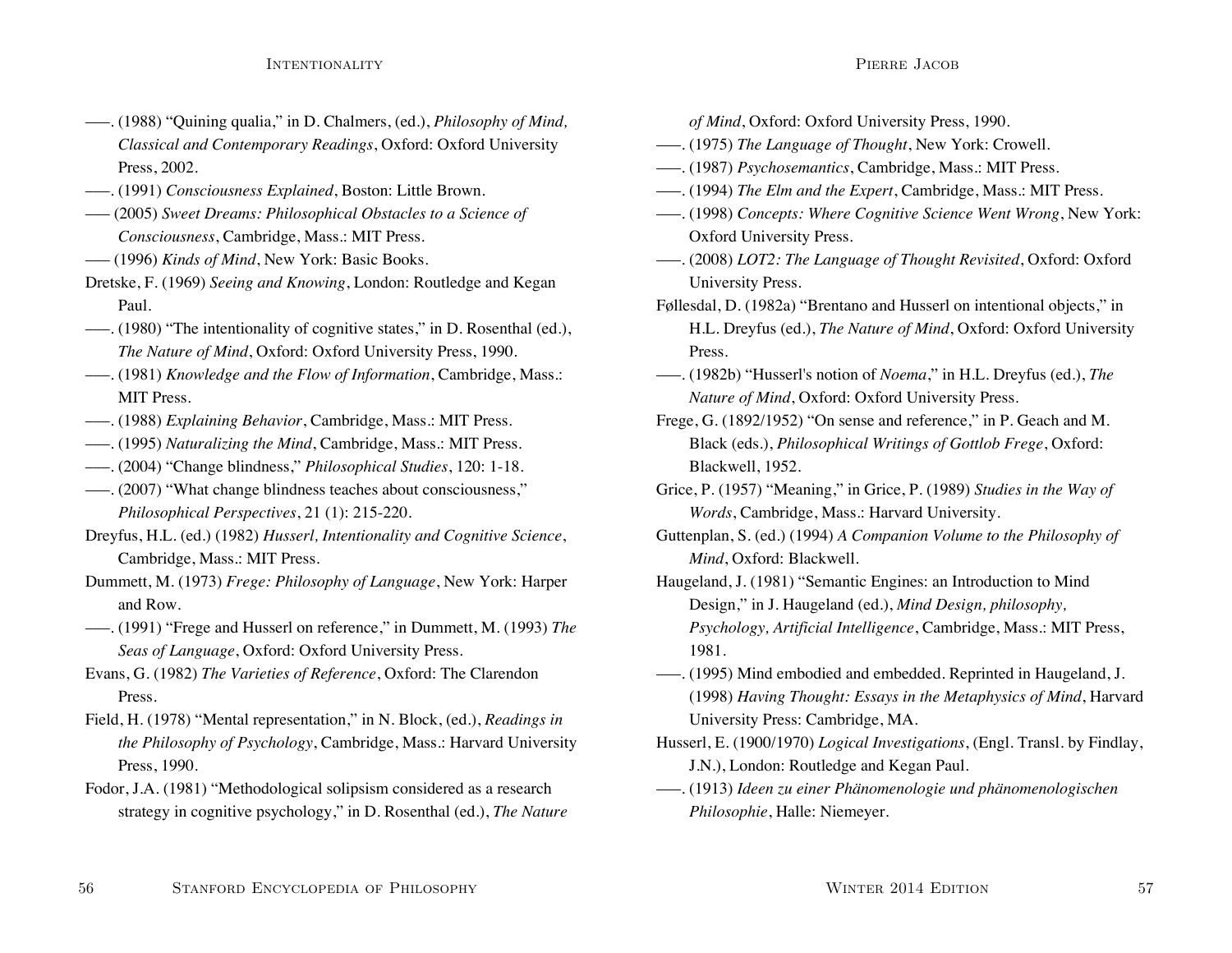- Jacob, P. (1997) *What Minds Can Do*, Cambridge: Cambridge University Press.
- Jeshion, R. (ed.) (2010) *New Essays on Singular Thought*, Oxford: Oxford University Press.
- Kaplan, D. (1978) "Dthat," in P. French, T. Uehling, and H. Wettstein (eds.), *Contemporary Perspectives in the Philosophy of Language*, Minneapolis: University of Minnesota Press, 1979.
- –––. (1989) "Demonstratives," in J. Almog, H. Wettstein, and J. Perry (eds.), *Themes from Kaplan*, Oxford: Oxford University Press.
- Kim, J. (1993) *Mind and Supervenience*, Cambridge: Cambridge University Press.
- –––. (1998) *Mind in a Physical World*, Cambridge, Mass.: MIT Press.
- Kingsbury, J., Ryder, D. and Williford, K. (eds.) (2011) *Millikan and Her Critics*, Oxford: Blackwell.
- Kistler, M. (2000) "Source and channel in the informational theory of mental content," *Facta philosophica*, 2 (2): 213-235.
- Kripke, S. (1972/1980) *Naming and Necessity*, Oxford: Blackwell.
- –––. (1979) "A puzzle about belief," in A. Margalit (ed.), *Meaning and Use*, Dordrecht: Reidel, 1979.
- –––. (1982) *Wittgenstein on Rules and Private Language*, Oxford: Blackwell.
- Loewer, B. (1987) "From information to intentionality," *Synthese*, 70: 287-317.
- –––. (1997) "A guide to naturalizing semantics", in B. Hale and C. Wright (eds.), *A Companion Volume to the Philosophy of Language*, Oxford: Blackwell, 1997.
- MacDonald, G. and Papineau, D. (eds.), (2006) *Teleosemantics: New Philosophical Essays*, Oxford: Oxford University Press.
- Mally, E. (1912) *Gegenstandtheoretische Grundlagen der Logik und Logistik*, Leipzig: Barth.

McDowell, J. (1984) "*De re* sense," in C. Wright (ed.), *Frege, Tradition &*

*Influence*, Oxford: Blackwell.

- –––. (1994) *Mind and World*, Cambridge, Mass.: Harvard University Press.
- McGinn, C. (1989) *Mental Content*, Oxford: Oxford University Press.
- –––. (1990) *Problems of Consciousness*, Oxford: Blackwell.
- Meinong, A. (1904) "Über Gegenstandtheorie," Engl. transl. "The theory of objects," in R. Chisholm (ed.), *Realism and the Background of Phenomenology*, Glencoe: The Free Press, 1960.
- Mill, J.S. (1884) *A System of Logic, Ratiocinative and Inductive: Being a Connected View of the Principles of Evidence and the Methods of Scientific Investigation*, New York: Harper.
- Millikan, R.G. (1984) *Language, Thought and Other Biological Objects*, Cambridge, Mass.: MIT Press.
- –––. (1993) *White Queen Psychology and Other Essays*, Cambridge, Mass.: MIT Press.
- –––. (2000) *On Clear and Confused Ideas*, Cambridge: Cambridge University Press.
- –––. (2004) *Varieties of Meaning: the 2002 Jean-Nicod Lectures*, Cambridge, Mass.: MIT Press.
- –––. (2005) *Language: a Biological Model*, Oxford: Oxford University Press.
- Naccache, L. and Dehaene, S. (2007) "Reportability and illusions of phenomenality in the light of the global neuronal workspace model", *Behavioral and Brain Sciences*, 30: 518-520.
- Neander, K. (1995) "Misrepresenting and malfunctioning," *Philosophical Studies*, 79: 109-41.
- Parsons, T. (1980) *Nonexistent Objects*, New Haven: Yale University Press.
- Peacocke, C. (1983) *Sense and Content: Experience, Thought and their Relations*, Oxford: Oxford University Press.
- –––. (1992) *A Study of Concepts*, Cambridge, Mass.: MIT Press.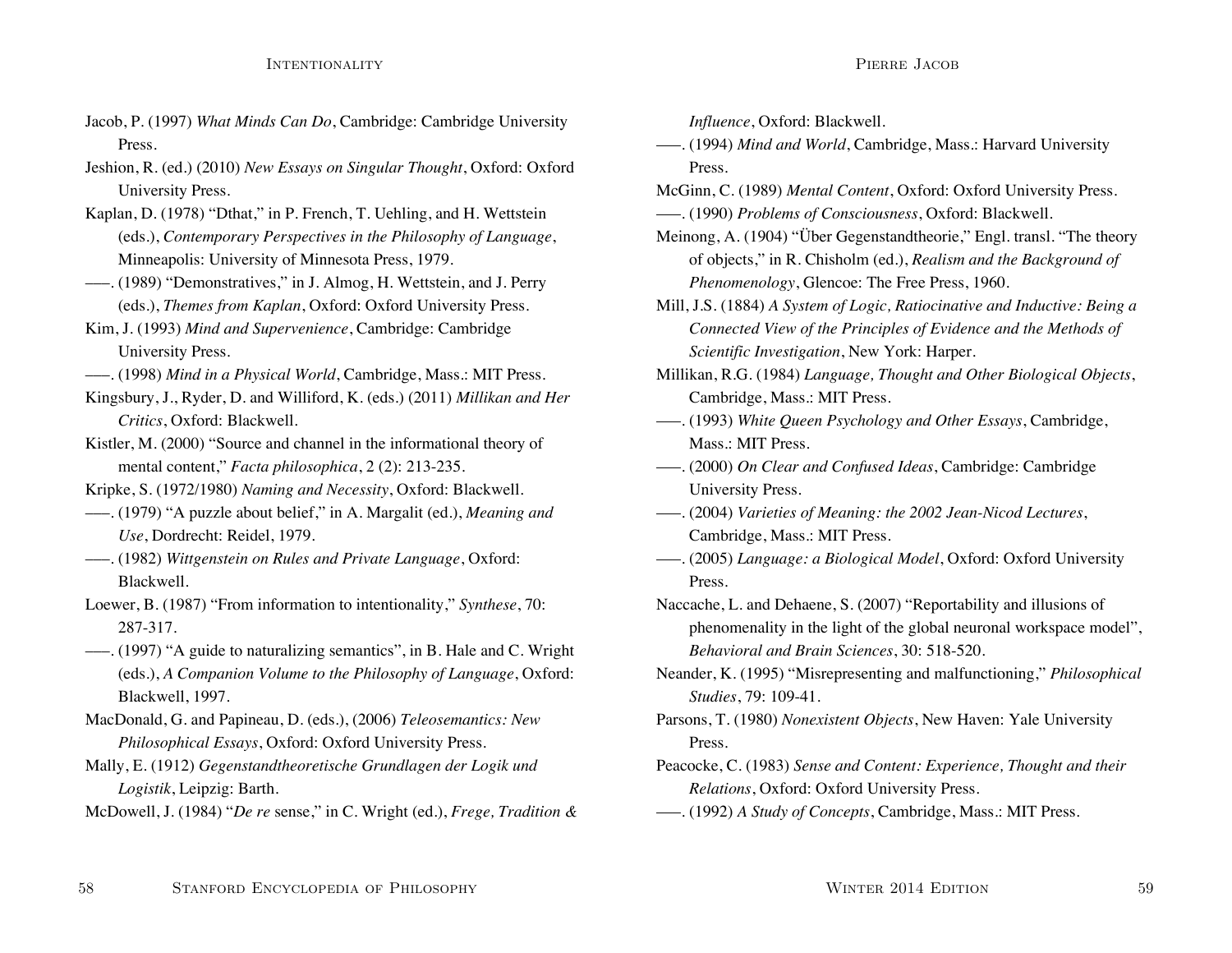- –––. (2001) "Does perception have nonconceptual content?" *The Journal of Philosophy*, 98: 239-64.
- Perry, J. (1993) *The Essential Indexical and Other Essays*, Oxford: Oxford University Press.
- –––. (1994) "Intentionality (2)," in S. Guttenplan, (ed.), *A Companion Volume to the Philosophy of Mind*, Oxford: Blackwell, 1994.
- Premack, D.G. and Woodruff, G. (1978) "Does the chimpanzee have a theory of mind?" *Behavioral and Brain Sciences*, 1: 515-526.
- Putnam, H. (1974) "The meaning of 'meaning'," in H. Putnam, *Philosophical Papers*, vol. II, *Language, Mind and Reality*, Cambridge: Cambridge University Press, 1975.
- –––. (1986) "Information and the mental," in E. LePore (ed.), *Truth and Interpretation, Perspectives on the Philosophy of Donald Davidson*, Oxford: Blackwell, 1986.
- –––. (1988) *Representation and Reality*, Cambridge, Mass.: MIT Press.
- –––. (1994) *Renewing Philosophy*, Cambridge, Mass.: Harvard University Press.
- Quine, W.V.O. (1948) "On what there is," in Quine W.V.O. (1953) *From a Logical Point of View*, Cambridge, Mass.: Harvard University Press.
- –––. (1960) *Word and Object*, Cambridge, Mass.: MIT Press.
- Recanati, F. (2010) Singular thought : In defence of acquaintance. In Jeshion, R. (ed.) (2010) *New Essays on Singular Thought*, Oxford: Oxford University Press.
- Richard, M. (1990) *Propositional Attitudes*, Cambridge: Cambridge University Press.
- Rorty, R. (1979) *Philosophy and the Mirror of Nature*, Oxford: Blackwell.
- Rosenthal, D. (1986) "Two concepts of consciousness," in D. Rosenthal (ed.), *The Nature of Mind*, Oxford: Oxford University Press, 1990.
- –––. (ed.) (1990) *The Nature of Mind*, Oxford: Oxford University Press.
- –––. (2005) *Consciousness and Mind*, Oxford: Oxford University Press.
- Rowlands, M. (1999) *The Body in Mind*, Cambridge: Cambridge University Press.
- Russell, B. (1903/1964) *The Principles of Mathematics*, London: George Allen and Unwin.
- –––. (1905/1956) "On denoting," in R. Marsh (ed.), *Bertrand Russell, Logic and Knowledge, Essays 1901-1950*, New York: Capricorn Books, 1956.
- –––. (1911) *The Problems of Philosophy*,
- –––. (1919) *Introduction to Mathematical Philosophy*, London: Allen and Unwin.
- Salmon, N. (1986) *Frege's Puzzle*, Cambridge, Mass.: MIT Press.
- Searle, J. (1980) "Minds, brains and programs," *The Behavioral and Brain Sciences*, 3 (3): 417-24.
- –––. (1983) *Intentionality*, Cambridge: Cambridge University Press.
- –––. (1992) *The Rediscovery of the Mind*, Cambridge, Mass.: MIT Press.
- –––. (1994) "Intentionality (1)," in Guttenplan, S. (ed.) (1994) *A Companion Volume to the Philosophy of Mind*, Oxford: Blackwell. Shoemaker, S. (1996) *The First-Person Perspective and Other Essays*,

Cambridge: Cambridge University Press.

Siewert, C. (1998) *The Significance of Consciousness*, Princeton: Princeton University Press.

Smith, B. (1994) *Austrian Philosophy, the Legacy of Franz Brentano*,

- Chicago and La Salle, Ill.: Open Court. [Preprint available online]
- Stich, S. (1983) *From Folk Psychology to Cognitive Science, the Case Against Belief*, Cambridge, Mass.: MIT Press.
- Strawson, G. (1994) *Mental Reality*, Cambridge, Mass.: MIT Press.
- Tye, M. (1995) *Ten Problems of Consciousness*, Cambridge, Mass.: MIT Press.
- Zalta, E.N. (1988) *Intensional Logic and the Metaphysics of Intentionality*, Cambridge, Mass.: MIT Press.